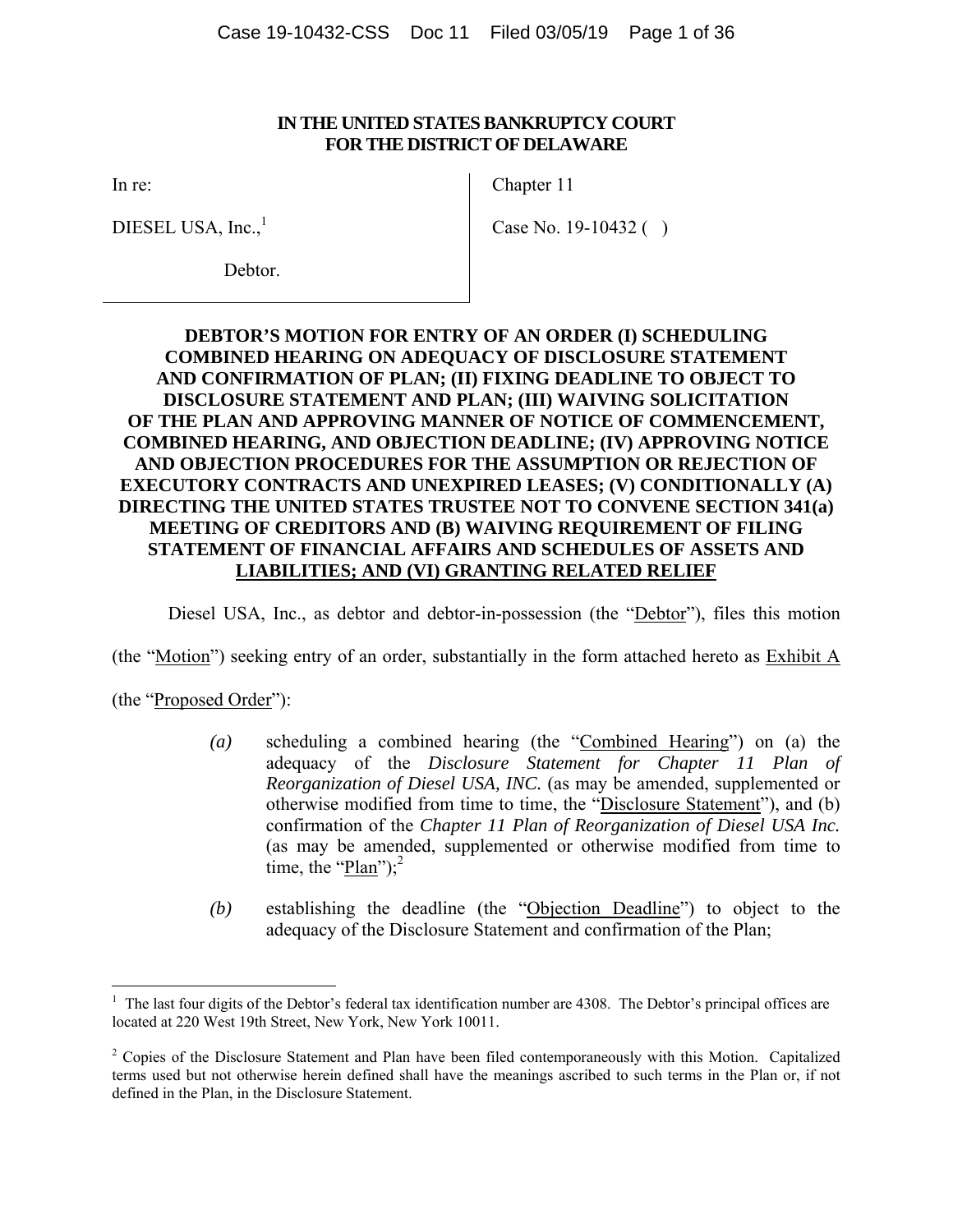- *(c)* waiving the need for solicitation of the Plan and approving the manner of the notice (the "Notice Procedures") of the commencement of the Debtor's chapter 11 case, the Combined Hearing, and the Objection Deadline (the "Combined Notice");
- *(d)* approving the notice and objection procedures for the assumption and rejection of executory contracts and unexpired leases (the "Executory Contract Procedures");
- *(e)* conditionally (i) directing the Office of the United States Trustee for the District of Delaware (the "U.S. Trustee") not to convene a meeting of creditors (the "Creditors' Meeting") under section 341(a) of title 11 of the United States Code, 11 U.S.C. §§ 101-1532 (the "Bankruptcy Code"), and (ii) excusing the requirement that the Debtor file a statement of financial affairs (the "SOFA") and schedules of assets and liabilities ("Schedules"); and
- *(f)* granting related relief.

The Debtor respectfully states as follows in support of the Motion:

### **BACKGROUND**

1. On the date hereof (the "Petition Date"), the Debtor commenced with this Court a voluntary case under chapter 11 of title 11 of the United States Code (the "Bankruptcy Code"). The Debtor is authorized to operate its businesses and manage its properties as debtor-inpossession pursuant to sections 1107(a) and 1108 of the Bankruptcy Code. No trustee, examiner, or statutory creditors' committee has been appointed in this chapter 11 case.

2. The factual background regarding the Debtor, including its business operations, capital and debt structure, and the events leading to the filing of this chapter 11 case, is set forth in more detail in the *Declaration of Mark G. Samson in Support of the Debtor's Chapter 11 Petition and First Day Pleadings* (the "First Day Declaration") filed contemporaneously herewith.

3. On the Petition Date, the Debtor filed the Disclosure Statement and Plan.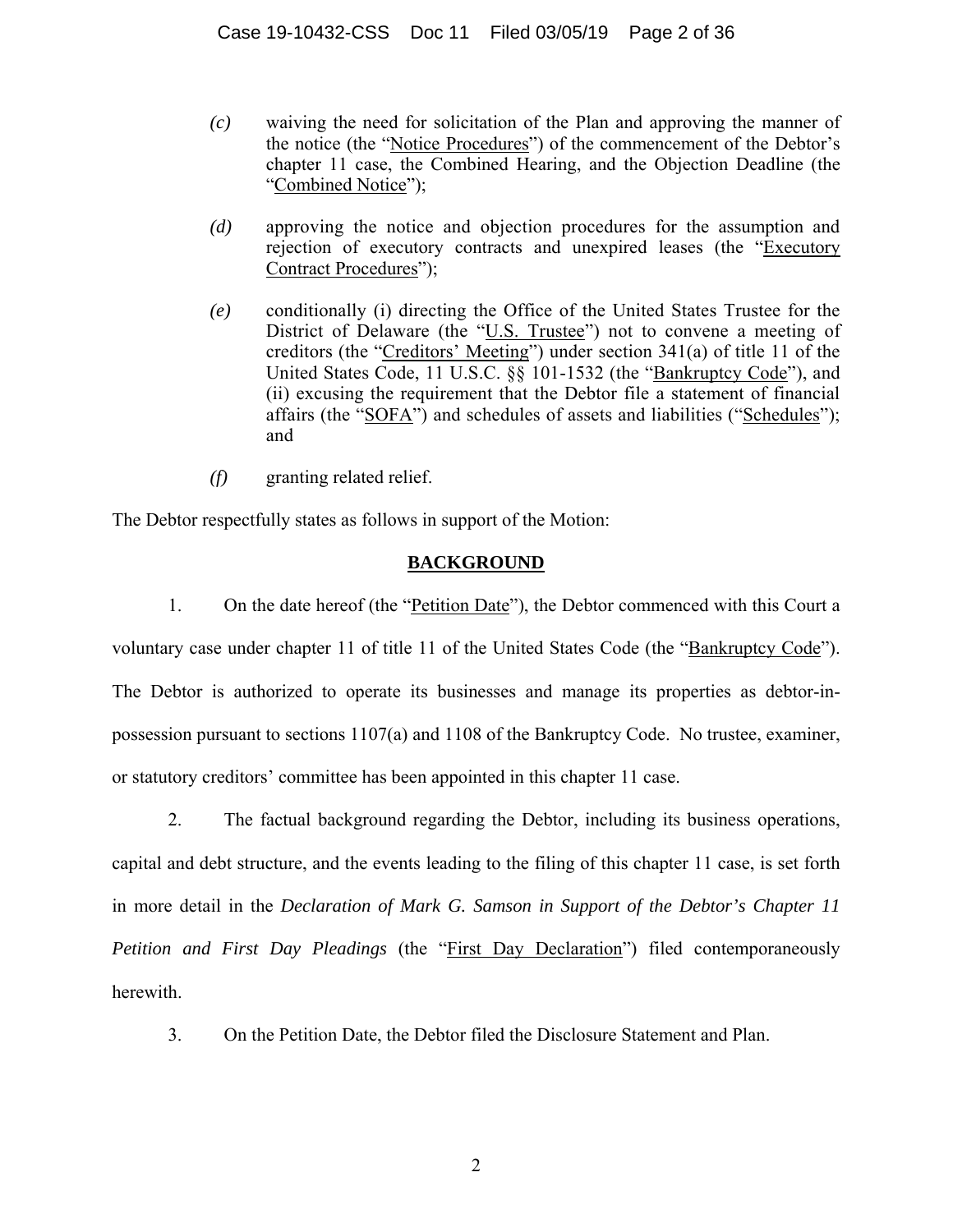### **JURISDICTION AND VENUE**

4. This Court has jurisdiction to consider this matter pursuant to 28 U.S.C. §§ 157 and 1334. This is a core proceeding pursuant to 28 U.S.C. § 157(b). Venue is proper before this Court pursuant to 28 U.S.C. §§ 1408 and 1409. The statutory bases for the relief requested herein are sections 105, 341, 1125, 1126, and 1128(a) of the Bankruptcy Code, Rules 1007(c), 2002, 2003, 3016, 3017, 3018, 3020(b)(1), and 9006(c)(1) of the Federal Rules of Bankruptcy Procedure (the "Bankruptcy Rules"), and Rules 1007-1, 3017-1, and 9006-1 of the Local Rules of Bankruptcy Practice and Procedure of the United States Bankruptcy Court for the District of Delaware (the "Local Rules").

### **THE PLAN**

5. The Debtor commenced the chapter 11 case to implement the Plan. The Plan

contemplates, among other things, the following material terms:

- All ordinary course trade creditors of the Debtor will be Unimpaired and have their Allowed General Unsecured Claims either Reinstated or paid in full in cash with interest. In addition, Interests in the Debtor will be Reinstated to preserve the Debtor's existing corporate structure.
- Certain executory contracts and unexpired leases will be rejected through the Plan pursuant to section 365 of the Bankruptcy Code. The counterparties for the rejected executory contracts and unexpired leases will also be unimpaired as their Allowed Rejection Damages Claims will be paid in full in cash in accordance with the relevant provisions of the Bankruptcy Code plus interest.
- Except to the extent specifically rejected or modified through this Chapter 11 Case or the Plan, all executory contracts and unexpired leases will be assumed and all employee benefits, customer concessions, insurance policies, privacy policies, and other ongoing obligations of the Debtor will be honored after the Effective Date.
- The Debtor will fund distributions under the Plan with currently available cash on hand as of the Plan's Effective Date.
- On the Effective Date, the Debtor will obtain the Parent Commitment providing for, among other things, funding from the Parent that will be used to fund the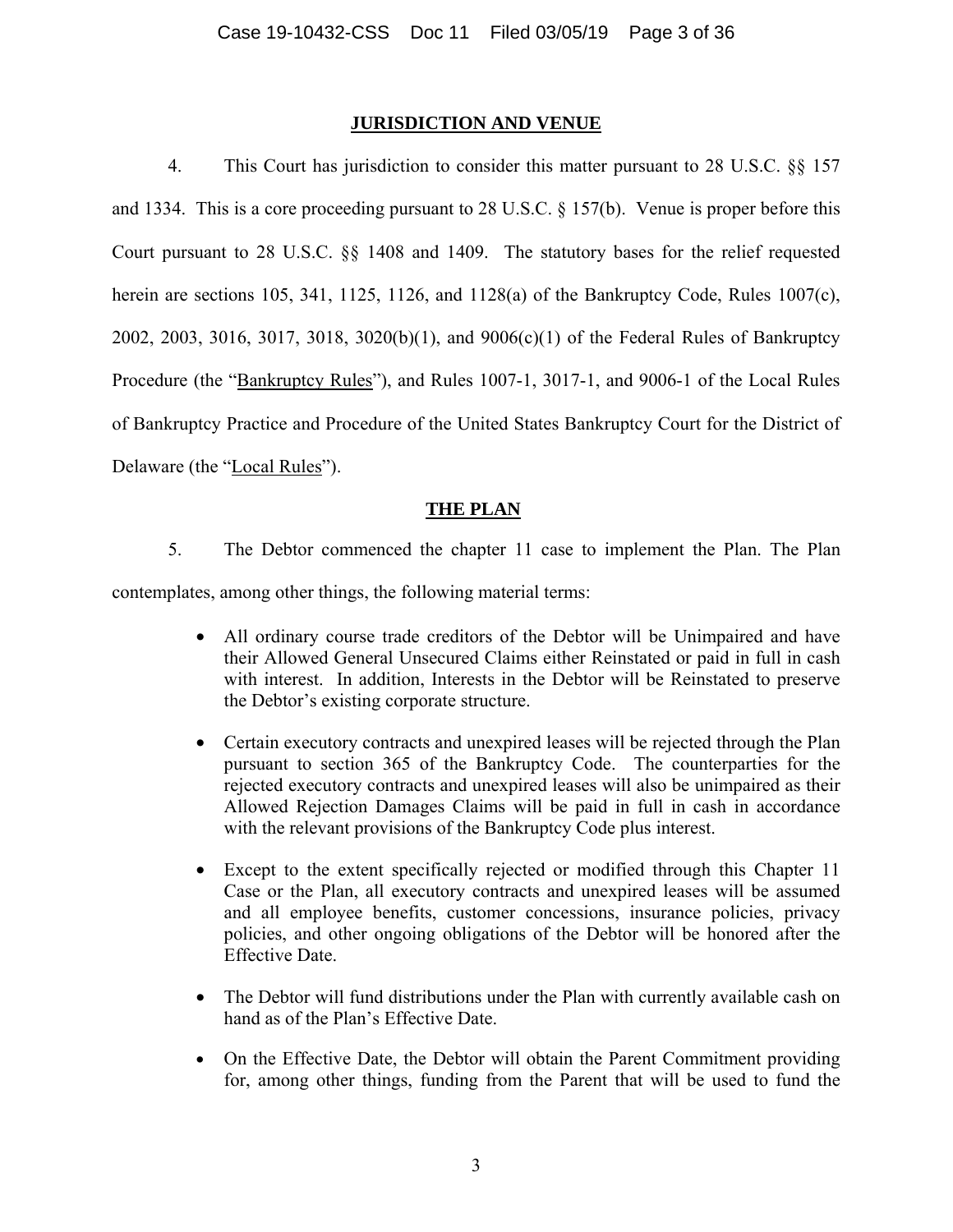Reorganization Business Plan and the Parent's consent to the Debtor's assumption of the License Agreement.

| <b>Class</b>                                                                                  | <b>Proposed Treatment</b>                                                                                                                                                                                                                                                                                                                                                                                                                                                                                                                                                                                                                                                                                                                                                                                                                                                                                                                                                                                                                                                                                                                                                                                                                                                                                                                                  | <b>Estimated</b><br><b>Recovery</b> |
|-----------------------------------------------------------------------------------------------|------------------------------------------------------------------------------------------------------------------------------------------------------------------------------------------------------------------------------------------------------------------------------------------------------------------------------------------------------------------------------------------------------------------------------------------------------------------------------------------------------------------------------------------------------------------------------------------------------------------------------------------------------------------------------------------------------------------------------------------------------------------------------------------------------------------------------------------------------------------------------------------------------------------------------------------------------------------------------------------------------------------------------------------------------------------------------------------------------------------------------------------------------------------------------------------------------------------------------------------------------------------------------------------------------------------------------------------------------------|-------------------------------------|
| Class $1 -$ Other<br>Priority Claims<br>(unimpaired;<br>deemed to accept                      | Except to the extent that a Holder of an Allowed Other Priority Claim agrees to<br>less favorable treatment, in exchange for full and final satisfaction, settlement,<br>release, and discharge of each Allowed Other Priority Claim, each Holder of<br>such Allowed Other Priority Claim shall receive the following at the option of<br>the Debtor:                                                                                                                                                                                                                                                                                                                                                                                                                                                                                                                                                                                                                                                                                                                                                                                                                                                                                                                                                                                                      | 100%                                |
| the Plan)                                                                                     | A. Payment in full in Cash in the ordinary course of business;                                                                                                                                                                                                                                                                                                                                                                                                                                                                                                                                                                                                                                                                                                                                                                                                                                                                                                                                                                                                                                                                                                                                                                                                                                                                                             |                                     |
|                                                                                               | Reinstatement of such Allowed Other Priority claim; or<br>В.                                                                                                                                                                                                                                                                                                                                                                                                                                                                                                                                                                                                                                                                                                                                                                                                                                                                                                                                                                                                                                                                                                                                                                                                                                                                                               |                                     |
|                                                                                               | C. Such other treatment rendering such Allowed Other Priority Claim<br>Unimpaired.                                                                                                                                                                                                                                                                                                                                                                                                                                                                                                                                                                                                                                                                                                                                                                                                                                                                                                                                                                                                                                                                                                                                                                                                                                                                         |                                     |
| Class 2 - Secured<br>Claims<br>(unimpaired;                                                   | Except to the extent that a Holder of an Allowed Secured Claim agrees to less<br>favorable treatment, each holder of an Allowed Secured Claim shall receive, in<br>exchange for full and final satisfaction, settlement, release, and discharge of<br>such Claim, the following, at the option of the Debtor:                                                                                                                                                                                                                                                                                                                                                                                                                                                                                                                                                                                                                                                                                                                                                                                                                                                                                                                                                                                                                                              | 100%                                |
| deemed to accept<br>the Plan)                                                                 | A. Payment in full in Cash in the ordinary course of business;                                                                                                                                                                                                                                                                                                                                                                                                                                                                                                                                                                                                                                                                                                                                                                                                                                                                                                                                                                                                                                                                                                                                                                                                                                                                                             |                                     |
|                                                                                               | Reinstatement of such Allowed Secured claim; or<br><b>B.</b>                                                                                                                                                                                                                                                                                                                                                                                                                                                                                                                                                                                                                                                                                                                                                                                                                                                                                                                                                                                                                                                                                                                                                                                                                                                                                               |                                     |
|                                                                                               | C. Such other treatment rendering such Allowed Secured Claim Unimpaired.                                                                                                                                                                                                                                                                                                                                                                                                                                                                                                                                                                                                                                                                                                                                                                                                                                                                                                                                                                                                                                                                                                                                                                                                                                                                                   |                                     |
| Class 3 – General<br><b>Unsecured Claims</b><br>(unimpaired;<br>deemed to accept<br>the Plan) | Except to the extent that a Holder of an Allowed General Unsecured Claim<br>agrees to less favorable treatment, each Holder of an Allowed General<br>Unsecured Claim shall, in exchange for full and final satisfaction, settlement,<br>release, and discharge of such Claim, receive at the sole option of the Debtor<br>either:<br>A. Reinstatement as of the Effective Date and satisfaction in full in the<br>ordinary course of the Debtor's or Reorganized Debtor's business<br>operations in accordance with the terms and conditions of the particular<br>transaction giving rise to such Allowed General Unsecured Claim;<br>B. Payment in Cash in the full amount of its Allowed General Unsecured<br>Claim plus post-petition interest on such Allowed General Unsecured<br>Claim provided by contract or, if no contract exists, at the statutory rate<br>provided by 29 U.S.C. § 1961, from the Effective Date to the date of<br>payment, which payment shall occur on the later of (i) the Effective Date<br>and (ii) the date due in the ordinary course of business in accordance with<br>the terms and conditions of the particular transaction giving rise to such<br>Allowed General Unsecured Claim; or<br>C. Such other treatment as would render such Claim otherwise Unimpaired<br>pursuant to section 1124 of the Bankruptcy Code. | 100%                                |
| Class $4-$<br>Rejection<br>Damages Claims<br>(unimpaired;                                     | Except to the extent that a Holder of an Allowed Rejection Damages Claim<br>agrees to less favorable treatment, each Holder of an Allowed Rejection<br>Damages Claim shall, in exchange for full and final satisfaction, settlement,<br>release, and discharge of such Claim, receive payment in Cash in the full                                                                                                                                                                                                                                                                                                                                                                                                                                                                                                                                                                                                                                                                                                                                                                                                                                                                                                                                                                                                                                          | 100%                                |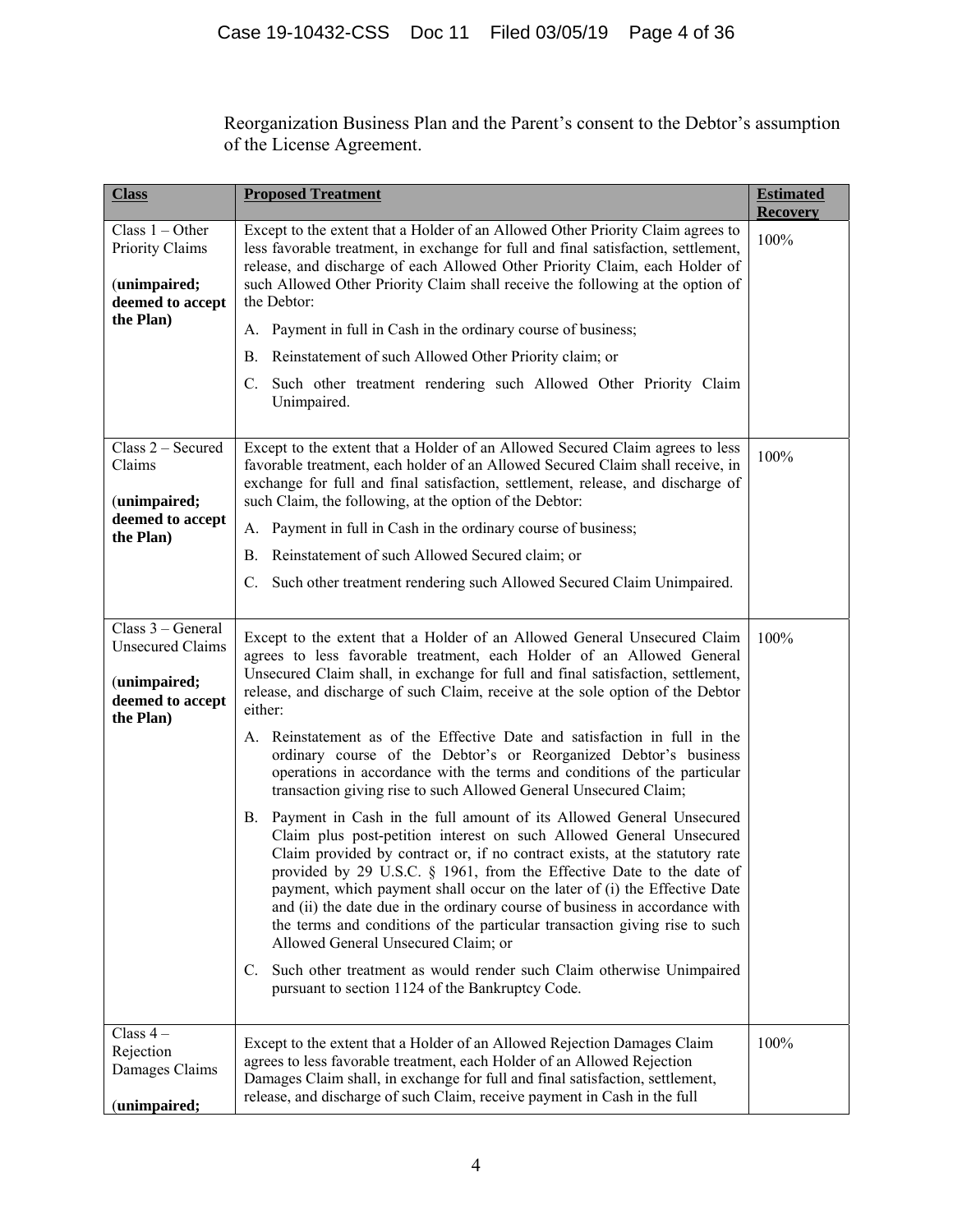### Case 19-10432-CSS Doc 11 Filed 03/05/19 Page 5 of 36

| <b>Class</b>                                                          | <b>Proposed Treatment</b>                                                                                                                                                                                                                                                                                                                                                                                                                                                        | <b>Estimated</b> |
|-----------------------------------------------------------------------|----------------------------------------------------------------------------------------------------------------------------------------------------------------------------------------------------------------------------------------------------------------------------------------------------------------------------------------------------------------------------------------------------------------------------------------------------------------------------------|------------------|
|                                                                       |                                                                                                                                                                                                                                                                                                                                                                                                                                                                                  | Recovery         |
| deemed to accept<br>the Plan)                                         | amount of its Allowed Rejection Damages Claim plus post-petition interest on<br>such Allowed Rejection Damages Claim provided by contract or, if not<br>specified by the contract, at the statutory rate provided by 29 U.S.C. § 1961,<br>from the Effective Date to the date of payment, which payment shall occur on<br>the later of (i) the Effective Date and (ii) thirty (30) days after entry of a Final<br>Order rendering such Claim an Allowed Rejection Damages Claim. |                  |
| Class $5$ – Interests<br>(unimpaired;<br>deemed to accept<br>the Plan | All holders of Interests shall retain their Interests.                                                                                                                                                                                                                                                                                                                                                                                                                           | $100\%$          |

6. Because no Classes under the Plan are impaired, and therefore all Classes are presumed to accept the Plan, the Debtor respectfully submits there is no need to solicit the Plan and that the relief sought herein is necessary and appropriate.

#### **RELIEF REQUESTED**

7. By this Motion, pursuant to sections 105, 341, 1125, 1126, and 1128(a) of the Bankruptcy Code, Bankruptcy Rules 1007, 2002, 2003, 3016, 3017, 3018, 3020(b)(1), and 9006(c)(1), and Local Rules 1007-1, 3017-1, 3017-2, and 9006-1, the Debtor seeks entry of the Proposed Order: (a) scheduling the Combined Hearing on (i) the adequacy of the Disclosure Statement and (ii) confirmation of the Plan; (b) establishing the Objection Deadline for the adequacy of the Disclosure Statement and confirmation of the Plan; (c) waiving any requirement to solicit the Plan and, instead, approving the Notice Procedures, including manner of the notice of the commencement of the chapter 11 case, the Combined Hearing, and the Combined Notice; (d) approving the Executory Contract Procedures; (e) conditionally (i) directing the U.S. Trustee not to convene the Creditors' Meeting and (ii) excusing the requirement that the Debtor file a SOFA and Schedules; (f) scheduling an omnibus hearing on the same day as the Combined Hearing (the "Second Day Hearing"); and (g) granting related relief.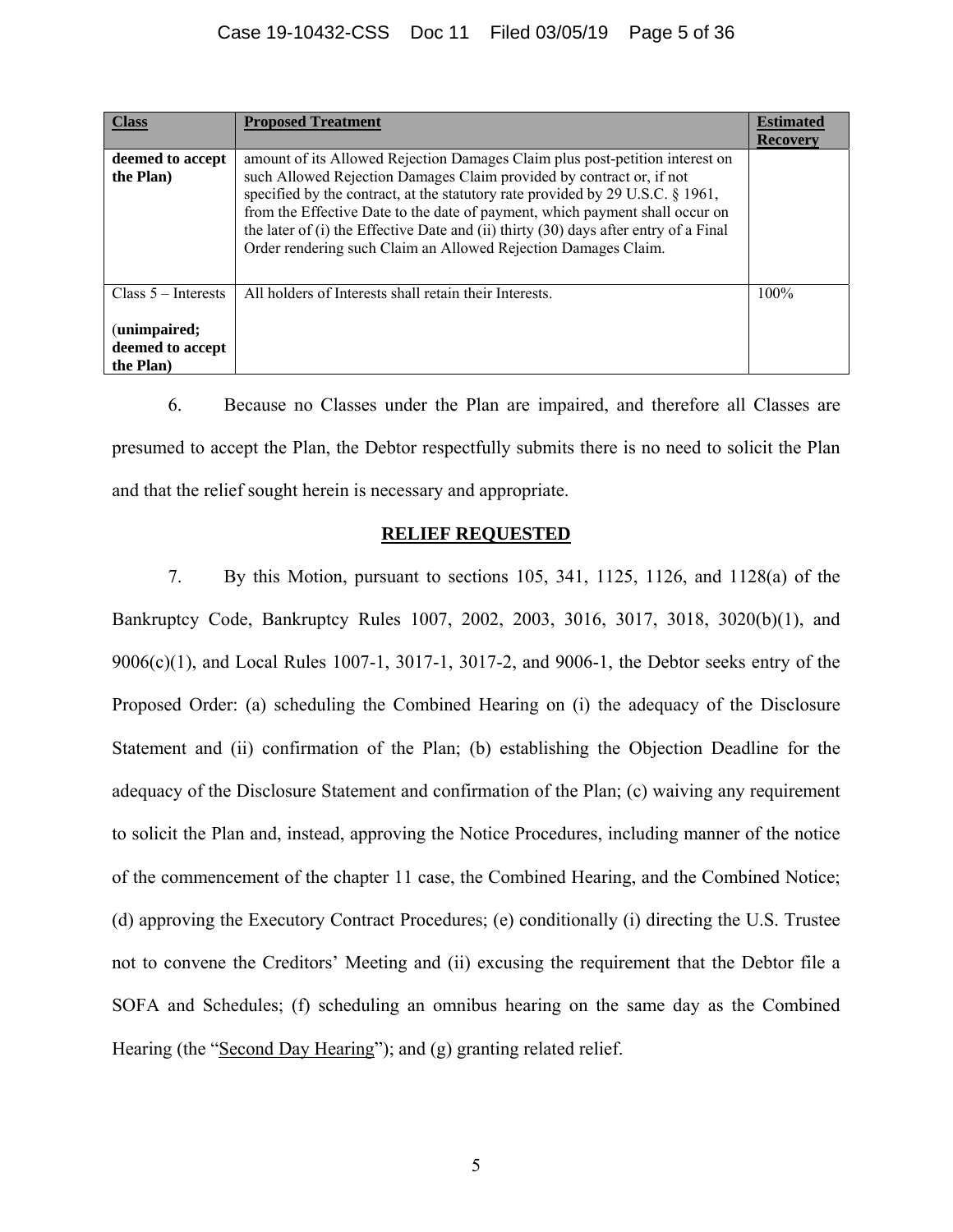#### Case 19-10432-CSS Doc 11 Filed 03/05/19 Page 6 of 36

8. The following table highlights the proposed key dates and deadlines relevant to the Notice Procedures and sets forth the Debtor's proposed dates for the mailing of the Combined Notice, the Objection Deadline, and the Combined Hearing (collectively, the "Proposed Confirmation Schedule"):

| Event                                                                                                                                         | <b>Proposed Date/Deadline</b>                            |  |
|-----------------------------------------------------------------------------------------------------------------------------------------------|----------------------------------------------------------|--|
| <b>Petition Date</b>                                                                                                                          | March 5, 2019                                            |  |
| Plan Supplement Filing Deadline                                                                                                               | March 28, 2019                                           |  |
| Plan/Disclosure Statement Objection Deadline                                                                                                  | April 4, 2019, at 4:00 p.m.<br>(Prevailing Eastern Time) |  |
| Assumption or Rejection Objection Deadline                                                                                                    | April 4, 2019, at 4:00 p.m.<br>(Prevailing Eastern Time) |  |
| Plan/Disclosure Statement Reply Deadline<br>(including, to the extent applicable, replies to<br>any Executory Contract Procedures objections) |                                                          |  |
| Deadline to file proposed confirmation order                                                                                                  | April 9, 2019 at 4:00 p.m. (Prevailing Eastern<br>Time)  |  |
| Deadline to file brief in support of<br>confirmation                                                                                          |                                                          |  |
| Second Day Hearing and                                                                                                                        | April 11, 2019                                           |  |
| Combined Hearing                                                                                                                              | (Prevailing Eastern Time)                                |  |

### **BASIS FOR RELIEF**

### **I. Scheduling a Combined Hearing**

9. The Debtor seeks a Combined Hearing to consider approval of the Disclosure Statement and the Plan to be held, subject to the Court's schedule, on April 11, 2019. The Debtor further requests that the Proposed Order provide that the Combined Hearing may be adjourned from time to time without further notice other than an announcement of the adjourned date or dates in open court or at the Combined Hearing and that notice of such adjourned date(s) will be available on the electronic case filing docket. The Debtor also seeks to have the Second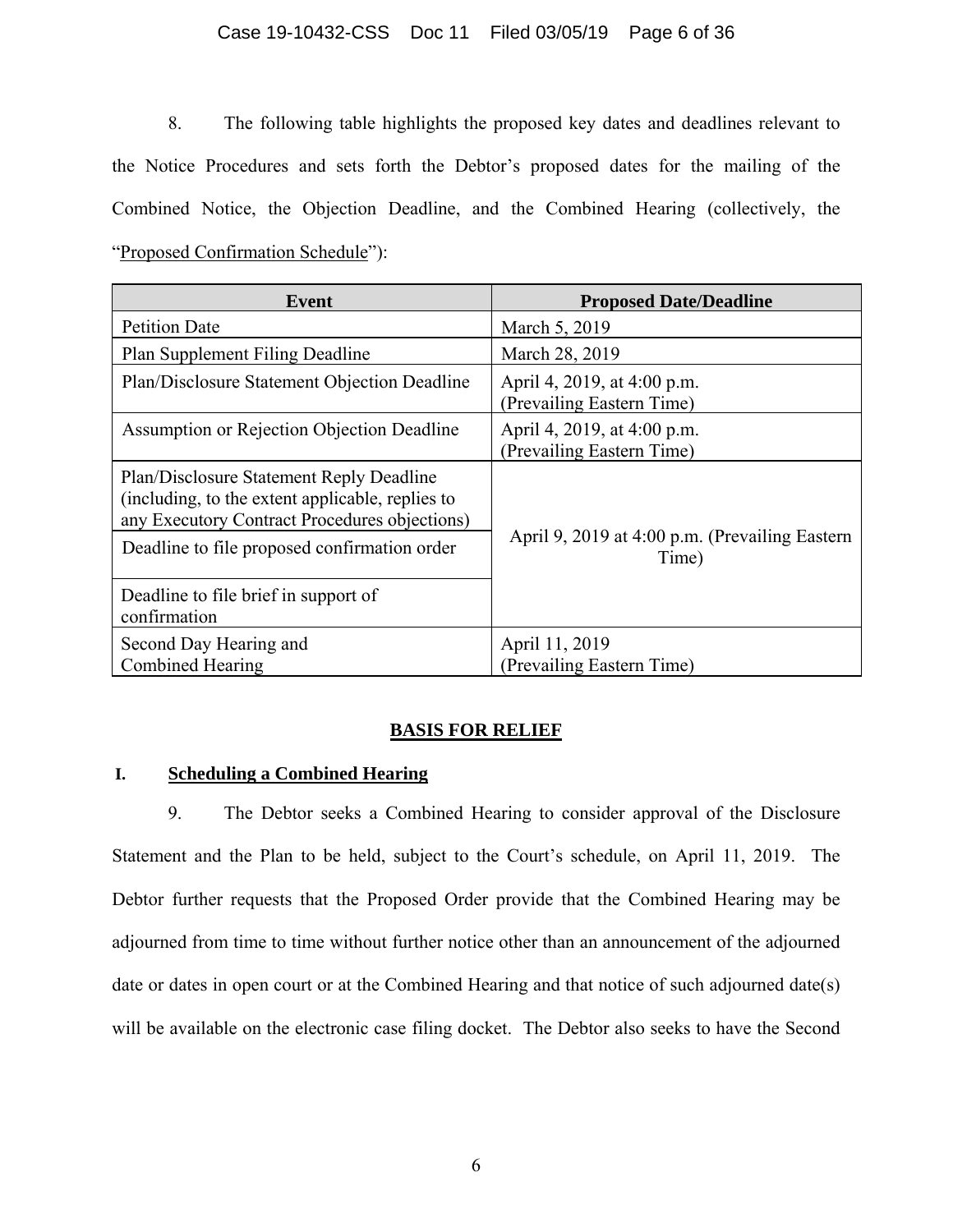#### Case 19-10432-CSS Doc 11 Filed 03/05/19 Page 7 of 36

Day Hearing held on the same date and time as the Combined Hearing, provided that the Combined Hearing may be independently adjourned.

10. Bankruptcy Rules 2002(b) and 3017(a) require that twenty-eight (28) days' notice be given by mail to all creditors and equity interest holders of the time fixed for filing objections to approval of a disclosure statement or confirmation of a plan of reorganization, subject to the Court's discretion to shorten such period under Bankruptcy Rule  $9006(c)(1)$ . Section 1128(a) of the Bankruptcy Code provides, "[a]fter notice, the court shall hold a hearing on confirmation of a plan." In addition, Bankruptcy Rule 3017(c) provides, "[o]n or before approval of the disclosure statement, the court shall fix a time within which the holders of claims and interests may accept or reject the plan and may fix a date for the hearing on confirmation." Section  $105(d)(2)(B)(vi)$ of the Bankruptcy Code provides that the Court may combine the hearing on approval of a disclosure statement with the hearing on confirmation of the related plan. 11 U.S.C. §  $105(d)(2)(B)(vi).$ 

11. The most difficult task required to confirm a plan of reorganization—the solicitation of votes— is not necessary in this chapter 11 case, as all classes of creditors are unimpaired. Accordingly, a Combined Hearing in this chapter 11 case which satisfies the notice provisions set forth in the Bankruptcy Code promotes judicial economy and will allow the Debtor to expeditiously effectuate its restructuring and preserve value. The adverse effects of the chapter 11 filing upon the Debtor's business and going-concern value will be minimized, and the benefit to creditors and other stakeholders maximized, through an expedited confirmation process which will allow the Debtor to exit bankruptcy as quickly as possible. Likewise, an expeditious restructuring will serve to minimize administrative expenses on the Debtor's Estate. In addition to the reasons set forth above, it is appropriate to enter the Proposed Order at this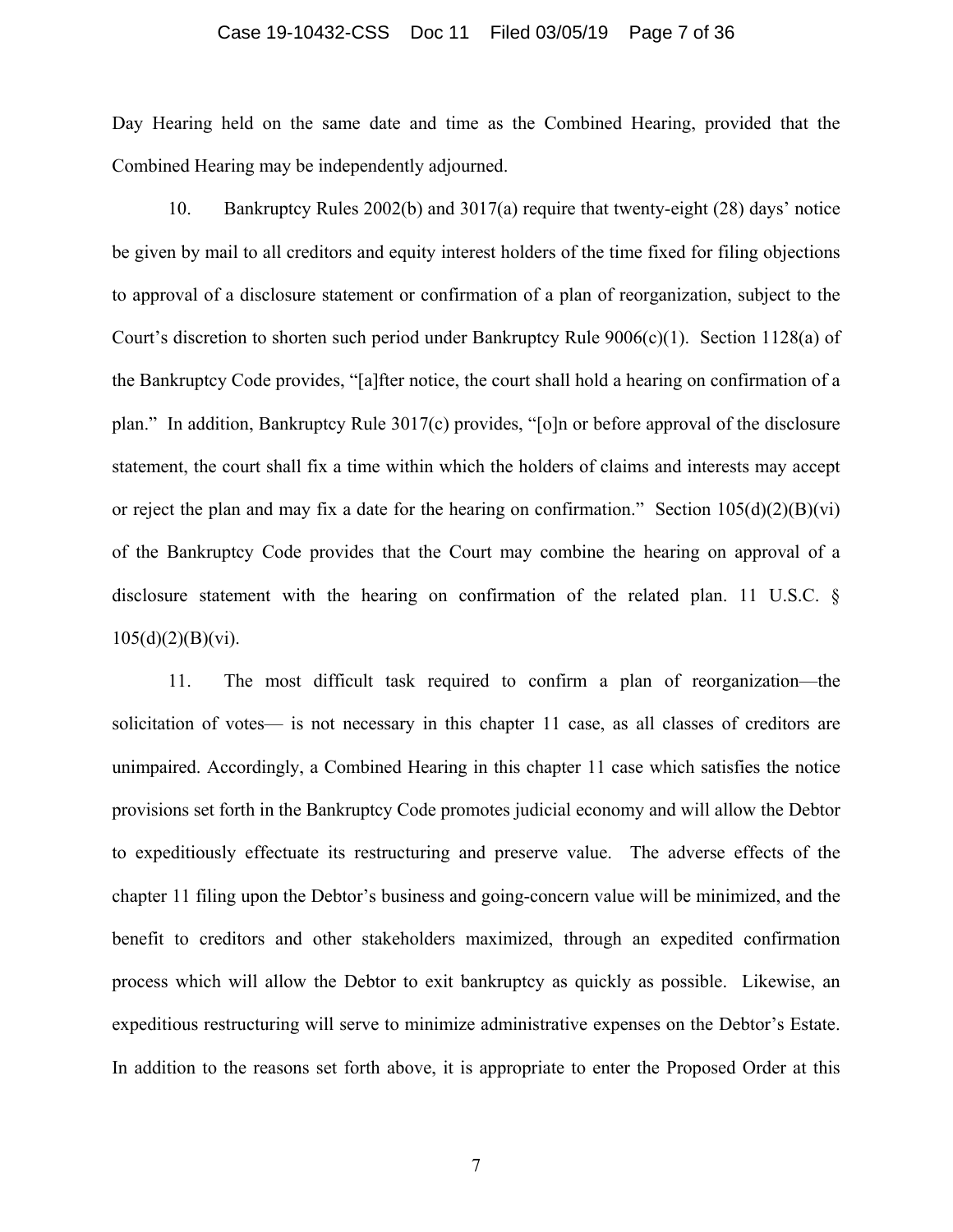#### Case 19-10432-CSS Doc 11 Filed 03/05/19 Page 8 of 36

time so that parties-in-interest may be informed as promptly as possible of the anticipated schedule of events for confirmation of the Plan.

12. The proposed schedule affords creditors and all other parties-in-interest ample notice of the chapter 11 case and the Combined Hearing. Specifically, the proposed schedule affords at least twenty-eight (28) days' notice of the Objection Deadline and thirty-five (35) days' notice of the Combined Hearing. As a result, parties, who are all unimpaired under the Plan, will have sufficient time to evaluate their rights in respect of the Plan prior to the proposed Combined Hearing thereon and, therefore, no party in interest will be prejudiced by the requested relief.

13. This Court and courts in other Districts have found the notice requirements of Bankruptcy Rules 2002(b) and 3017(a) satisfied under similar circumstances. *See*, *e.g.*, *In re Arsenal Energy Holdings LLC*, Case No. 19-10226) (BLS) (Bankr. D. Del. Feb. 6, 2019); *In re Samsonite Company Stores, LLC*, Case No. 01-13102 (PJW) (Bankr. D. Del. Sept. 2, 2009); *In re Fullbeauty Brands Holdings Corp.*, Case No. 19-22185 (RDD) (Bankr. S.D.N.Y. Feb. 4, 2019); *In re Global A&T Electronics Ltd.*, Case No. 17-23931 (RDD) (Bankr. S.D.N.Y. Dec. 22, 2017).

14. Therefore, the Debtor respectfully requests entry of the Proposed Order, pursuant to section 105(d)(2)(B)(vi) of the Bankruptcy Code, setting April 11, 2019, as the date for the Combined Hearing and the Second Day Hearing.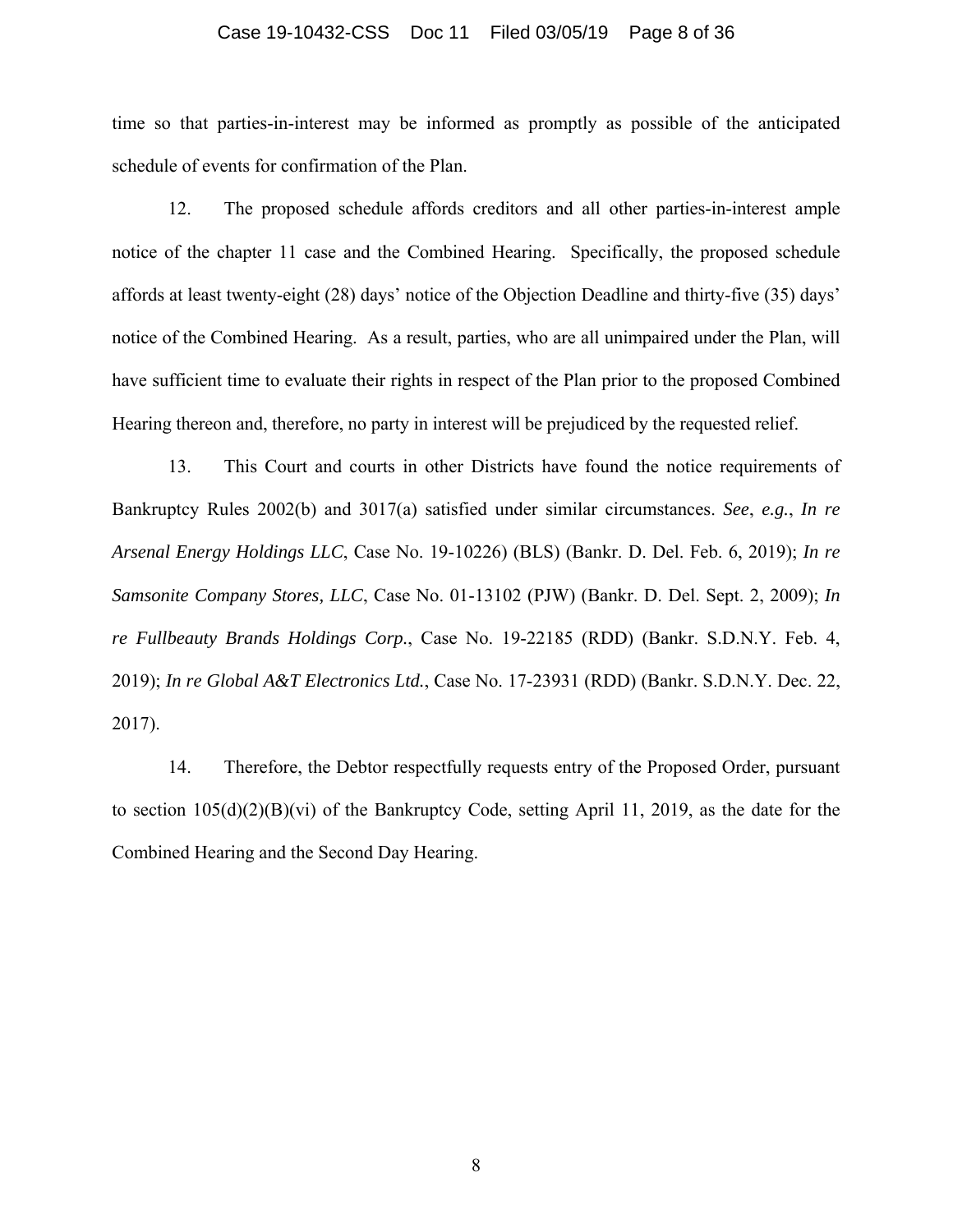### **II. Approval of the Disclosure Statement<sup>3</sup>**

15. At the Combined Hearing, the Debtor will seek approval of the Disclosure Statement. Under section 1125(a) of the Bankruptcy Code, a plan proponent must provide holders of impaired claims and interests with "adequate information" regarding a debtor's proposed plan of reorganization, which is defined as:

> information of a kind, and in sufficient detail, as far as is reasonably practicable in light of the nature and history of the debtor and the condition of the debtor's books and records, including a discussion of the potential material Federal tax consequences of the plan to the debtor, any successor to the debtor, and a hypothetical investor typical of the holders of claims or interests in the case, that would enable such hypothetical investor of the relevant class to make an informed judgment about the plan.

11 U.S.C. § 1125(a)(1).

<u>.</u>

16. Whether a disclosure statement contains adequate information is intended by

Congress to be a flexible, fact-specific inquiry left within the discretion of the bankruptcy court:

Precisely what constitutes adequate information in any particular instance will develop on a case-by-case basis. Courts will take a practical approach as to what is necessary under the circumstances of each case, such as the cost of preparation of the statements, the need for relative speed in solicitation and confirmation, and, of course, the need for investor protection. There will be a balancing of interests in each case. In reorganization cases, there is frequently great uncertainty. Therefore the need for flexibility is greatest.

<sup>&</sup>lt;sup>3</sup> The Debtor notes that the Plan provides that all Classes of Claims and Interests are Unimpaired and reserves all rights to argue in response to any objections to approval of the Disclosure Statement, that, among other things, the Disclosure Statement is not necessary and that no parties-in-interest have standing to object to approval of the Disclosure Statement. *See In re Feldman*, 53 B.R. 355, 357-358 (Bankr. S.D.N.Y. 1985) ("a disclosure statement is required only for the purpose of soliciting an acceptance or rejection of the plan …Thus, the adequacy of the content of the disclosure statement need not be viewed from the point of view of [the unimpaired classes]."); *In re Union County Wholesale Tobacco & Candy Co.*, 8 B.R. 442, 443 (Bankr. D.N.J. 1981) (when acceptances of a plan of reorganization are not required and not solicited, a disclosure statement is not required); *In re Bel Air Associates*, 4 B.R. 168, 175 (Bankr. W.D. Okla. 1980) (non-submission of a disclosure statement only operates to prevent solicitation of acceptances of a plan of reorganization) (dictum).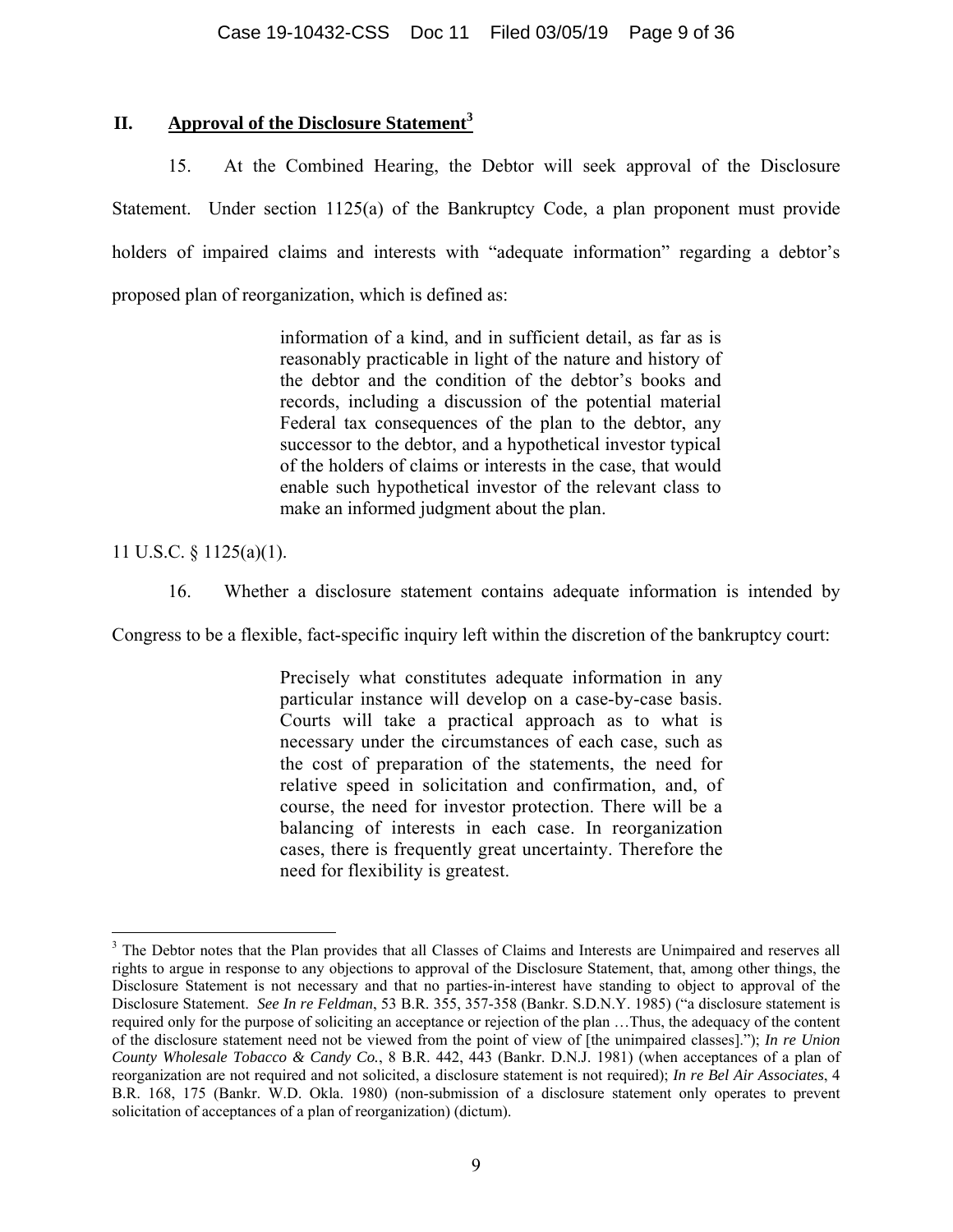#### Case 19-10432-CSS Doc 11 Filed 03/05/19 Page 10 of 36

 H.R. REP. NO.95-595, at 409 (1977), *reprinted in* 1978 U.S.C.C.A.N. 5963, 6365. *See also Oneida Motor Freight, Inc. v. United Jersey Bank*, 848 F.2d 414, 417 (3d Cir. 1988) (observing that "adequate information will be determined by the facts and circumstances of each case"); *Tex. Extrusion Corp. v. Lockheed Corp. (In re Tex. Extrusion Corp.)*, 844 F.2d 1142, 1157 (5th Cir. 1988) (opining that what constitutes adequate information is "subjective," "made on a case by case basis," and "largely in the discretion of the bankruptcy court").

17. The Disclosure Statement is extensive and comprehensive. It contains descriptions of, among other things: (i) the Plan; (ii) the operation of the Debtor's business; (iii) key events leading to the commencement of the chapter 11 case; and (iv) risk factors regarding the Debtor and the Plan.

18. Based on the foregoing, the Debtor will request at the Combined Hearing that the Court approve the Disclosure Statement as meeting the requirements for "adequate information" under section 1125(a) of the Bankruptcy Code.

#### **III. Waiver of Solicitation**

19. The Plan provides that all Classes of Claims against, or Interests in, the Debtor are presumed to accept the Plan. Pursuant to section 1126(f) of the Bankruptcy Code, each holder of a claim or interest in an unimpaired class is "conclusively presumed to have accepted the plan, and solicitation of acceptances with respect to such class . . . is not required." 11 U.S.C. § 1126(f). Accordingly, Holders of Claims and Interests in each of the Unimpaired Classes are conclusively presumed to accept the Plan and do not need to be solicited.

20. The Debtor is requesting a waiver of the requirement that they mail copies of the Plan and Disclosure Statement to creditors and parties-in-interest. *See* Fed. R. Bankr. P. 3017(d) (requiring transmission of court-approved disclosure statement to, *inter alia*, classes of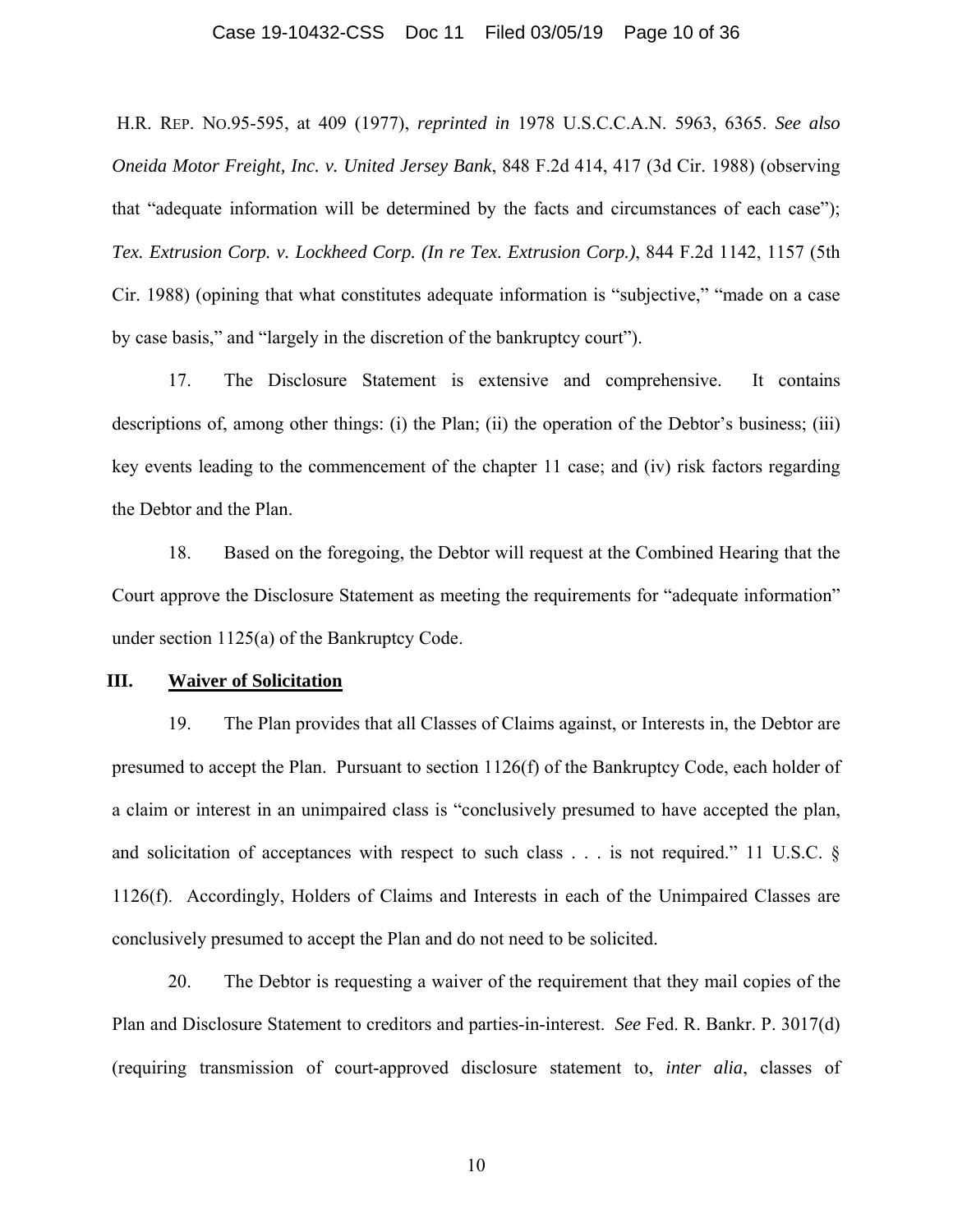#### Case 19-10432-CSS Doc 11 Filed 03/05/19 Page 11 of 36

unimpaired creditors and equity security holders). As no Holders of Claims or Interests are impaired under the terms of the Plan, it would be a significant and unnecessary administrative burden on the Debtor to transmit the Disclosure Statement and Plan to such Holders of Claims Interests.

21. In lieu of furnishing each of the Holders with a copy of the Plan and Disclosure Statement, the Debtor proposes to send to such Holders the Combined Notice, which sets forth, among other things, a summary of the Plan and the treatment of such Holders' Claims or Interests, as well as the manner in which a copy of the Plan and the Disclosure Statement may be obtained. In addition, the Debtor has made the Disclosure Statement and the Plan available at no cost on the website of the Debtor's noticing agent, Bankruptcy Management Solutions d/b/a Stretto (the "Noticing Agent")<sup>4</sup> at cases.stretto.com/dieselUSA.

22. The Notice Procedures proposed to be undertaken by the Debtor and described herein with respect to the Holders of Claims and Interests comply with the Bankruptcy Code and should be approved. Accordingly, the Debtor respectfully requests that the Court approve the Notice Procedures.

#### **IV. Confirmation of the Plan**

 $\overline{a}$ 

23. The Debtor believes that the Plan satisfies all of the requirements for confirmation under the Bankruptcy Code. As noted above, the Debtor has requested that the Court schedule the Combined Hearing, at which time the Debtor will seek confirmation of the Plan. Before the Combined Hearing, the Debtor will file a brief in support of confirmation that, among other things, (i) demonstrates that the Plan satisfies the requirements for plan confirmation set forth in section 1129 of the Bankruptcy Code and (ii) responds to objections to confirmation, if any.

<sup>4</sup> Contemporaneously herewith, the Debtor has also filed the *Application of Debtor Pursuant to 11 U.S.C. § 105(a), 28 U.S.C. § 156(c), and Local Rule 2002-1(f) for an Order Appointing Bankruptcy Management Solutions d/b/a/ Stretto at Noticing Agent for the Debtor Effective Nunc Pro Tunc to the Petition Date.*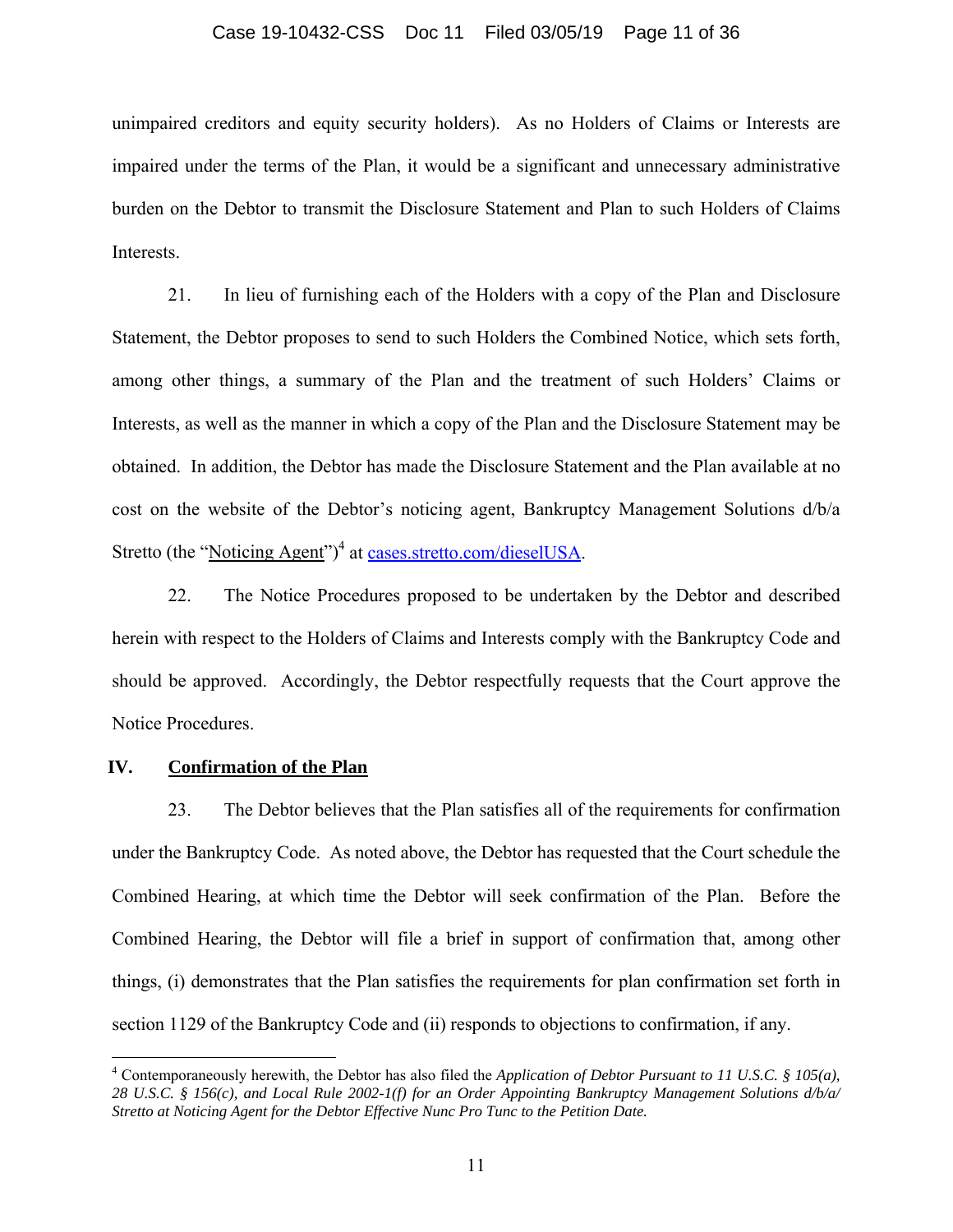#### **V. Deadline and Procedures for Objections to the Disclosure Statement and Confirmation of the Plan**

24. Bankruptcy Rule 3017(a) authorizes the Court to fix a time for filing objections to the adequacy of a disclosure statement and Bankruptcy Rule 3020(b)(1) authorizes the Court to fix a time for filing objections to a plan of reorganization. Further, Bankruptcy Rule 2002(b) requires at least twenty-eight (28) days' notice be given by mail to all creditors of the time fixed for filing objections to approval of a disclosure statement and confirmation of a plan of reorganization. As set forth above, the Debtor's proposed time satisfies the notice requirements set forth in the Bankruptcy Rules.

25. Accordingly, the Debtor requests that the Court set April 4, 2019, at 4:00 p.m. (ET), as the Objection Deadline for filing objections to the adequacy of the Disclosure Statement or confirmation of the Plan (including, to the extent applicable, any objections to the Executory Contract Procedures as further discussed below). The proposed Objection Deadline provides creditors and interest holders with sufficient notice of the deadline for filing objections to the Disclosure Statement and Plan, while affording the Debtor and any parties-in-interest time to file a responsive brief and resolve consensually as many of those objections as possible.

26. The Debtor further requests that the Court direct that any responses or objections to the adequacy of the Disclosure Statement or confirmation of the Plan must: (i) be in writing; (ii) conform to the applicable Bankruptcy Rules and the Local Rules; (iii) set forth the name of the objecting party, the amount and nature of such party's claim or interest, the basis for the objection, and the specific grounds thereof; and (iv) be filed with the Court, together with proof of service. In addition to being filed with the Court, any such responses or objections must be served on the following parties (collectively, the "Notice Parties") so as to be received by the Objection Deadline: (a) proposed co-counsel to the Debtor, (i) Arent Fox LLP, 1301 Avenue of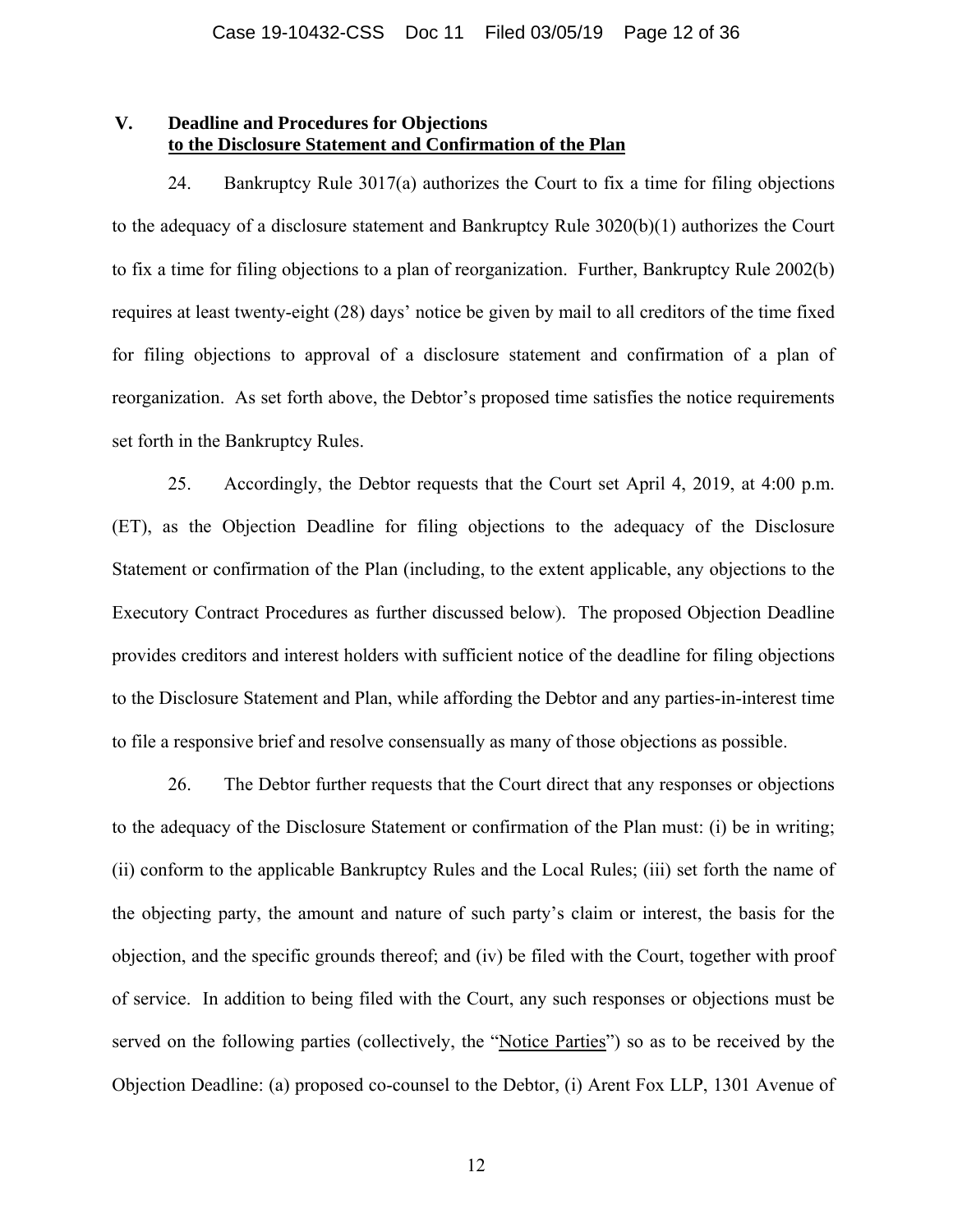#### Case 19-10432-CSS Doc 11 Filed 03/05/19 Page 13 of 36

the Americas, Floor 42, New York, New York 10019 (Attn: George P. Angelich, Esq. (george.angelich@arentfox.com), David J. Mayo, Esq. (david.mayo@arentfox.com), and Phillip Khezri, Esq. (phillip.khezri@arentfox.com) and (ii) Young Conaway Stargatt & Taylor, LLP, Rodney Square, 1000 North King Street, Wilmington, Delaware, 19801, Attn: Pauline K. Morgan, Esq. (pmorgan@ycst.com), Kenneth J. Enos, Esq. (kenos@ycst.com), and Travis G. Buchanan, Esq. (tbuchanan@ycst.com); (b) the Debtor's Chief Restructuring Officer, Mark G. Samson, Getzler Henrich & Associates LLC, 295 Madison Avenue, New York, NY 10017, Attn: Mark G. Samson (msamson@geltzlerhenrich.com); (c) the U.S. Trustee, 844 King Street, Suite 2207, Lockbox 35, Wilmington, Delaware, 19801, Attn: Linda J. Casey, Esq.  $(Linda.Casey@usdoj.gov)$ ; and (d) to the extent not listed herein, those parties requesting notice pursuant to Bankruptcy Rule 2002.

### **VI. Approval of Form and Manner of Notice of the Commencement of the Chapter 11 Case, the Combined Hearing, and the Objection Deadline**

27. The Debtor proposes to mail (or cause to be mailed) on the day of the entry of the Proposed Order or as soon as reasonably practicable thereafter, to all known Holders of Claims against, or Interests in, the Debtor the Combined Notice, substantially in the form annexed as **Exhibit 1** to the Proposed Order, setting forth, among other things, (i) the notice of commencement of the Chapter 11 Case, (ii) the date, time, and place of the Combined Hearing, (iii) instructions for obtaining copies of the Disclosure Statement and Plan, and (iv) the Objection Deadline and procedures for filing objections to the adequacy of the Disclosure Statement and/or confirmation of the Plan.

28. Bankruptcy Rule  $2002(f)(1)$  provides that notice of "the order for relief" shall be sent by mail to all creditors. Bankruptcy Rule 2002(d) similarly provides that, unless otherwise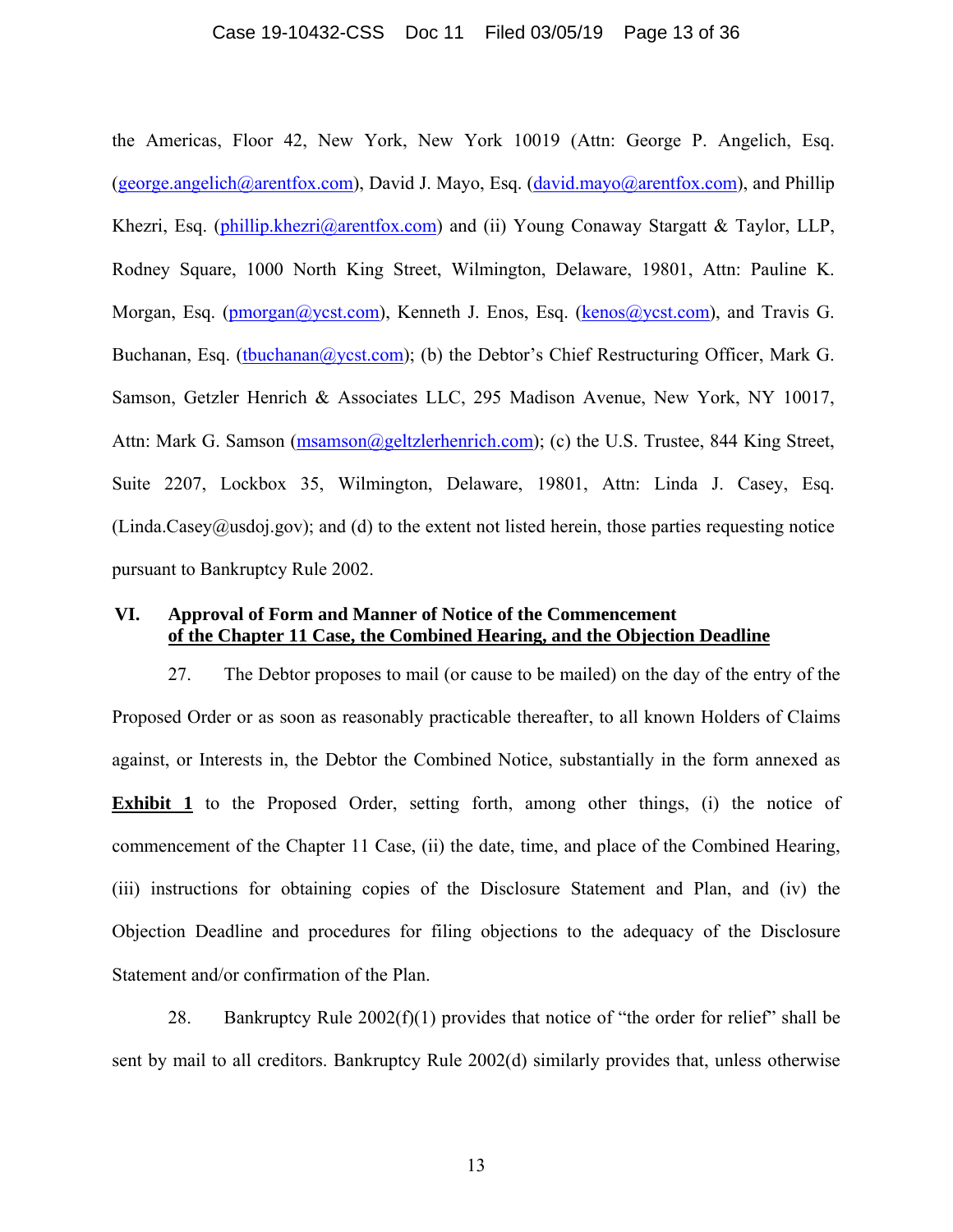#### Case 19-10432-CSS Doc 11 Filed 03/05/19 Page 14 of 36

ordered by the court, notice of the "order for relief" shall be given to all of the Debtor's equity security holders.

29. To provide another layer of notice to parties-in-interest in this chapter 11 case, the Debtor will post to the Noticing Agent's website various chapter 11 documents, including the following: (i) the Plan; (ii) the Disclosure Statement; (iii) this Motion and any orders entered in connection with this Motion; and (iv) the Combined Notice.

30. The proposed service of the Combined Notice will provide sufficient notice to all parties-in-interest in the chapter 11 case of the commencement of such case, the date, time, and place of the Combined Hearing, and the procedures for objecting to the adequacy of the Disclosure Statement or the confirmation of the Plan.

31. Accordingly, the Debtor respectfully requests that this Court approve the form and manner of service of the Combined Notice as annexed to the Proposed Order as **Exhibit 1**.

### **VII. Procedures in Respect of the Assumption of Executory Contracts or Unexpired Leases Pursuant to the Plan**

32. The Plan provides that, except as otherwise provided in the Plan, each Executory Contract and Unexpired Lease shall be deemed assumed pursuant to sections 365 and 1123 of the Bankruptcy Code as of the Effective Date, unless any such Executory Contract or Unexpired Lease: (1) is identified on the Schedule of Rejected Executory Contracts and Unexpired Leases; (2) was assumed or rejected previously by the Debtor; (3) expired or terminated pursuant to its own terms before the Effective Date; (4) is the subject of a motion to reject pending on the Confirmation Date; or (5) is the subject of a motion to reject an Executory Contract or Unexpired Lease pursuant to which the requested effective date of such rejection is after the Effective Date.

33. The Debtor requests Court-approval of the following Executory Contract Procedures: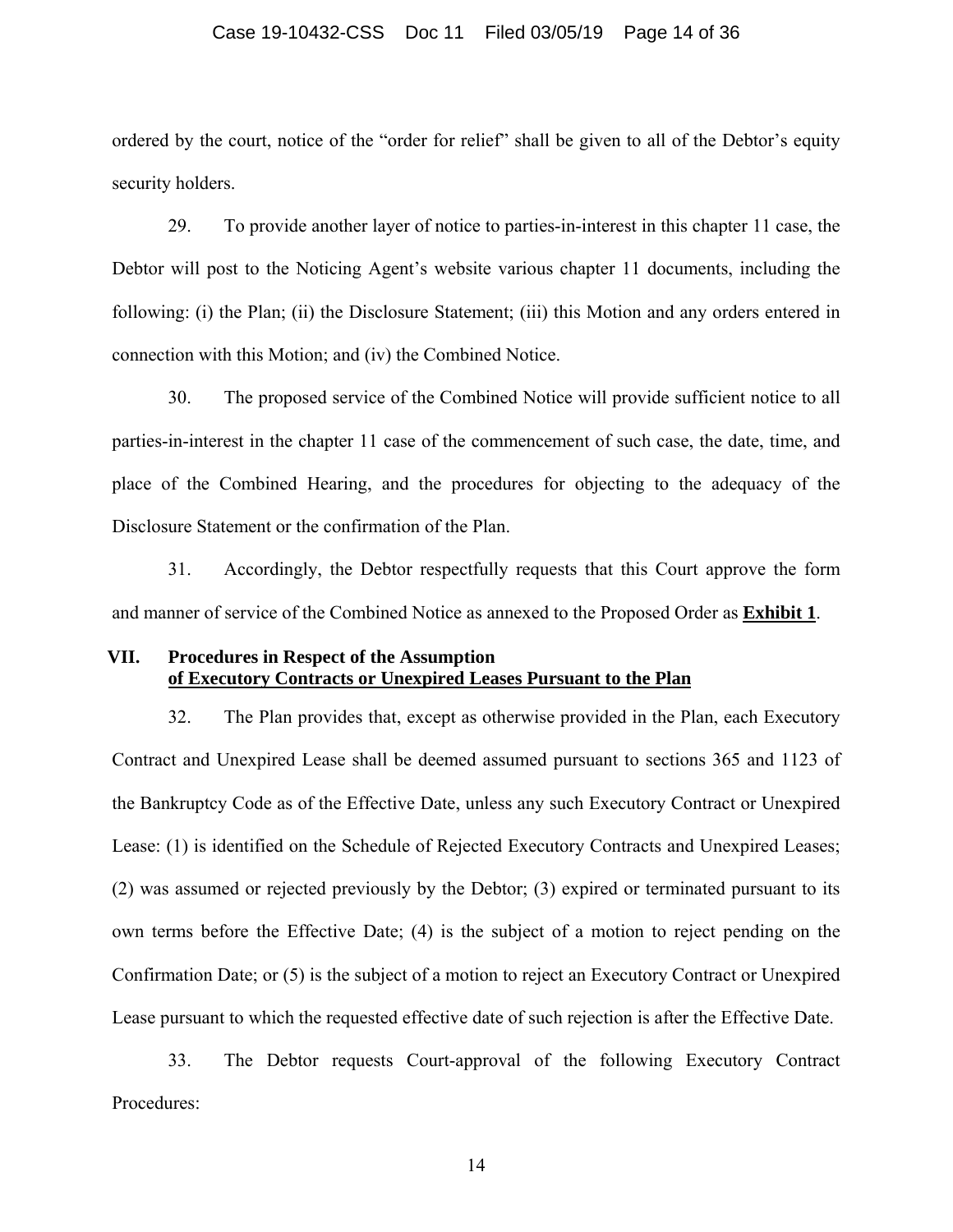- a. Any counterparty to an Executory Contract or Unexpired Lease that objects to the assumption of such Executory Contract or Unexpired Lease, or objects to the rejection of an Executory Contract or Unexpired Lease identified on the Schedule of Rejected Executory Contracts and Unexpired Leases, must file an objection thereto that complies with the requirements described in the Proposed Order on or before April 4, 2019, at 4:00 p.m. (Prevailing Eastern Time) (the "Assumption or Rejection Objection Deadline"). The Debtor also requests that the Court direct that any responses or objections to the assumption or rejection of Executory Contracts and Unexpired Leases:
	- i. be in writing;
	- ii. conform to the applicable Bankruptcy Rules and the Local Rules;
	- iii. set forth the name of the objecting party, the basis for the objection, and the specific grounds therefor;
	- iv. be filed with the Court, together with a proof of service, on or before the Executory Contract Objection Deadline; and
	- v. be served on the Notice Parties.
- b. Any counterparty to an Executory Contract or Unexpired Lease that fails to object timely to the proposed assumption will be deemed to have assented and will be deemed to have forever released and waived any objection to the proposed assumption other than with respect to any alleged Cure amount. Any monetary defaults under each Executory Contract and Unexpired Lease to be assumed pursuant to the Plan shall be satisfied, pursuant to section 365(b)(1) of the Bankruptcy Code, by payment of the default amount in Cash on the Effective Date or in the ordinary course of business, subject to the limitation described below, or on such other terms as the parties to such Executory Contracts or Unexpired Leases may otherwise agree. In the event of a dispute regarding (1) the amount of any payments to cure such a default, (2) the ability of the Reorganized Debtor or any assignee to provide "adequate assurance of future performance" (within the meaning of section 365 of the Bankruptcy Code) under the Executory Contract or Unexpired Lease to be assumed, or (3) any other matter pertaining to assumption, the Bankruptcy Court shall hear such dispute prior to the assumption becoming effective. The cure payments required by section  $365(b)(1)$  of the Bankruptcy Code shall be made following the entry of a Final Order or orders resolving the dispute and approving the assumption and shall not prevent or delay implementation of the Plan or the occurrence of the Effective Date.
- c. Finally, the Debtor requests that the Court authorize the Debtor to file replies to any timely-filed objections or responses at any time prior to the Combined Hearing.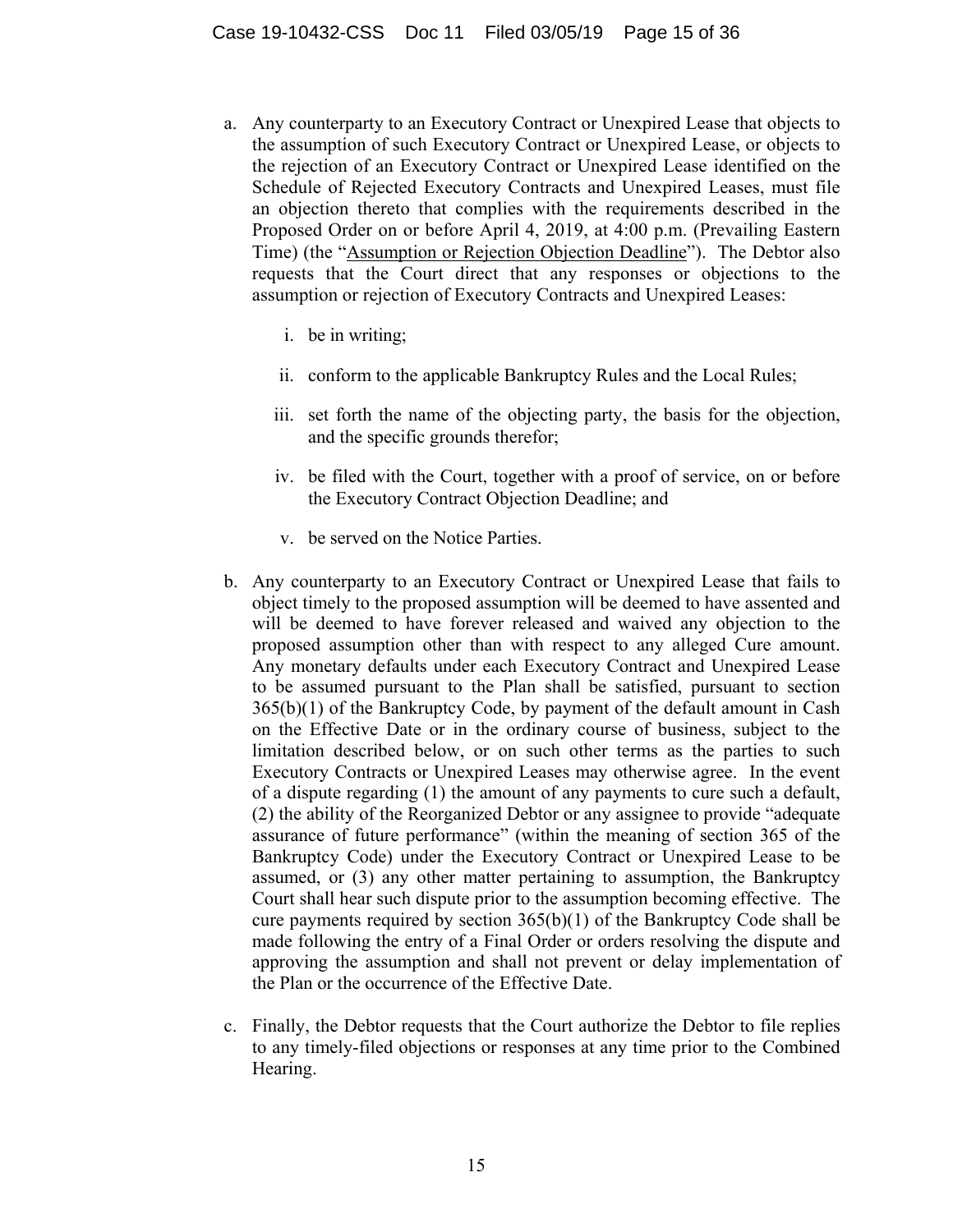#### Case 19-10432-CSS Doc 11 Filed 03/05/19 Page 16 of 36

34. The Debtor respectfully submits that the Executory Contract Procedures are appropriate under the circumstances. Pursuant to the Executory Contract Procedures, the Debtor's Noticing Agent will serve the Combined Notice (as defined below) on all known counterparties to Executory Contracts and Unexpired Leases on the day of entry of the Proposed Order (or as soon as reasonably possible), and the Combined Notice will alert Counterparties to Executory Contracts and Unexpired Leases that all such contracts and leases, other than those specifically rejected under the Plan, will be assumed under the Plan, and that Counterparties to Executory Contracts or Unexpired Leases preserve all rights and remedies such parties have or had under applicable non-bankruptcy law with respect to cure amounts. Executory Contracts and Unexpired Leases that the Debtor proposes to reject will be identified in the Plan Supplement or a separate filing with the Court at least fourteen (14) days before the Combined Hearing, and will be served upon counter-parties to those Executory Contracts and Unexpired Leases scheduled to be rejected in the Plan Supplement. The process is designed to facilitate a prompt and efficient completion of the restructuring while also affording counterparties adequate time to voice any concerns regarding the assumption (or rejection) of their Executory Contracts and Unexpired Leases.

#### **VIII. Extension of the Creditors' Meeting and the Filing of a SOFA and Schedules**

35. The Debtor also submits that the circumstances of the chapter 11 case merits an extension, and ultimate waiver, of the requirements that (a) the U.S. Trustee convene the Creditors' Meeting and (b) the Debtor file a SOFA and Schedules. This relief is appropriate under the circumstances because the Debtor anticipates the near-term confirmation of the Plan and subsequent emergence from chapter 11.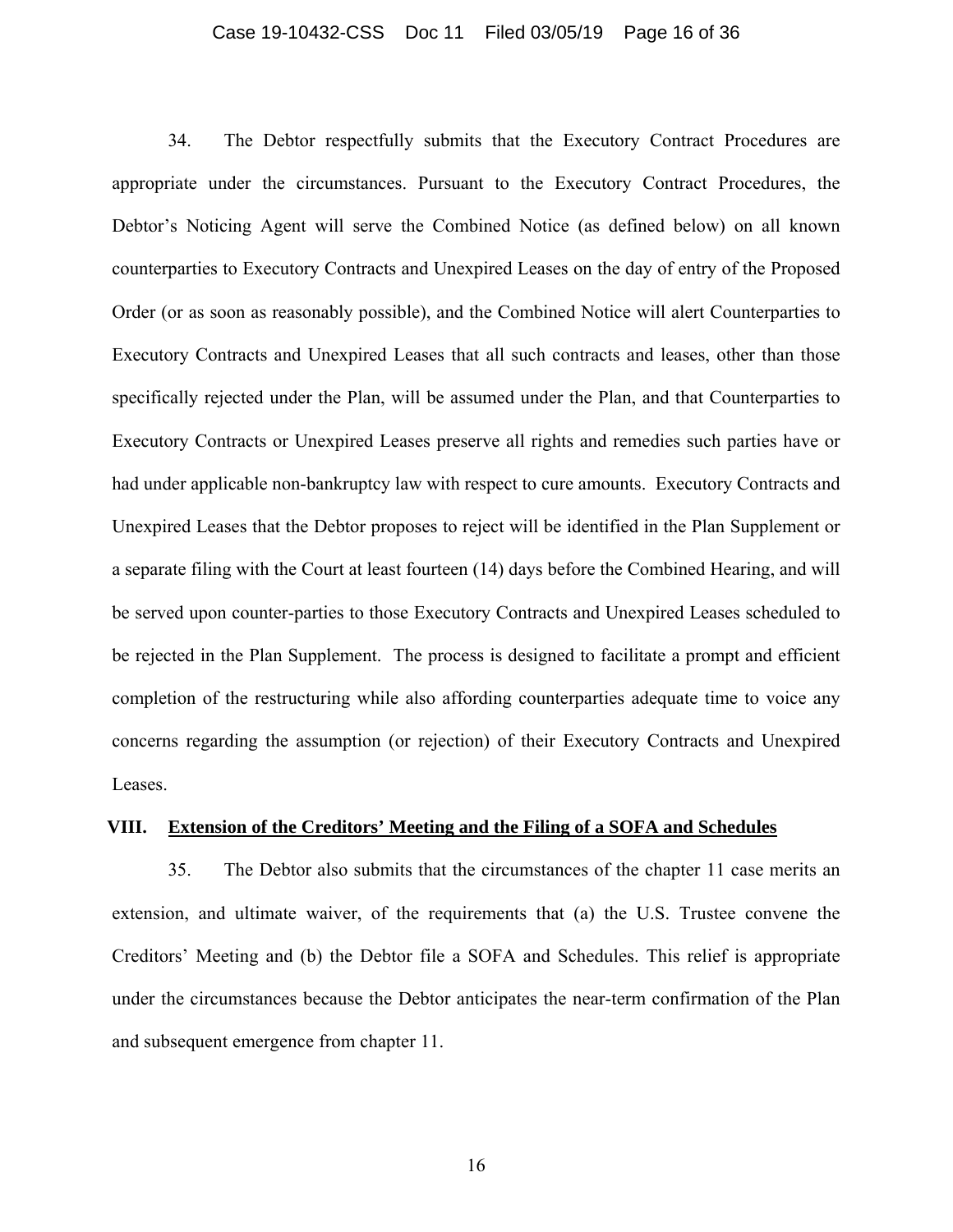#### Case 19-10432-CSS Doc 11 Filed 03/05/19 Page 17 of 36

36. While section 341 of the Bankruptcy Code requires the U.S. Trustee to convene and preside at a meeting of creditors, it also allows a court to excuse the requirement of a meeting of creditors or equity holders if a debtor has filed a plan on the petition date and solicited acceptances of a plan prior to the commencement of a chapter 11 case. Specifically, section 341(e) of the Bankruptcy Code provides that:

> Notwithstanding subsections (a) and (b), the court, on the request of a party in interest and after notice and a hearing, for cause may order that the United States trustee not convene a meeting of creditors or equity security holders if the debtor has filed a plan as to which the debtor solicited acceptances prior to the commencement of the case.

11 U.S.C. § 341(e). Here, the Debtor has no voting classes, so prepetition solicitation would have served no purpose. The Debtor asserts that section 341(e) should apply to the Plan, pursuant to which all creditors are unimpaired.

37. The Debtor filed the Plan contemporaneously with this Motion on the Petition Date.

38. Cause exists to grant an extension of the Creditors' Meeting now as set forth herein because holders of all or substantially all General Unsecured Claims will be paid in the ordinary course pursuant to other "first day" relief sought by the Debtor. The Debtor thus respectfully submits that creditors are not prejudiced by the lack of a Creditors' Meeting. For these reasons, the Debtor submits that sufficient "cause" exists to grant an extension of the requirement of a Creditors' Meeting at the present time, with such extension to become a permanent waiver assuming the Plan is confirmed by an order of the Court within 90 (ninety) days of the Petition Date (the "Waiver Deadline").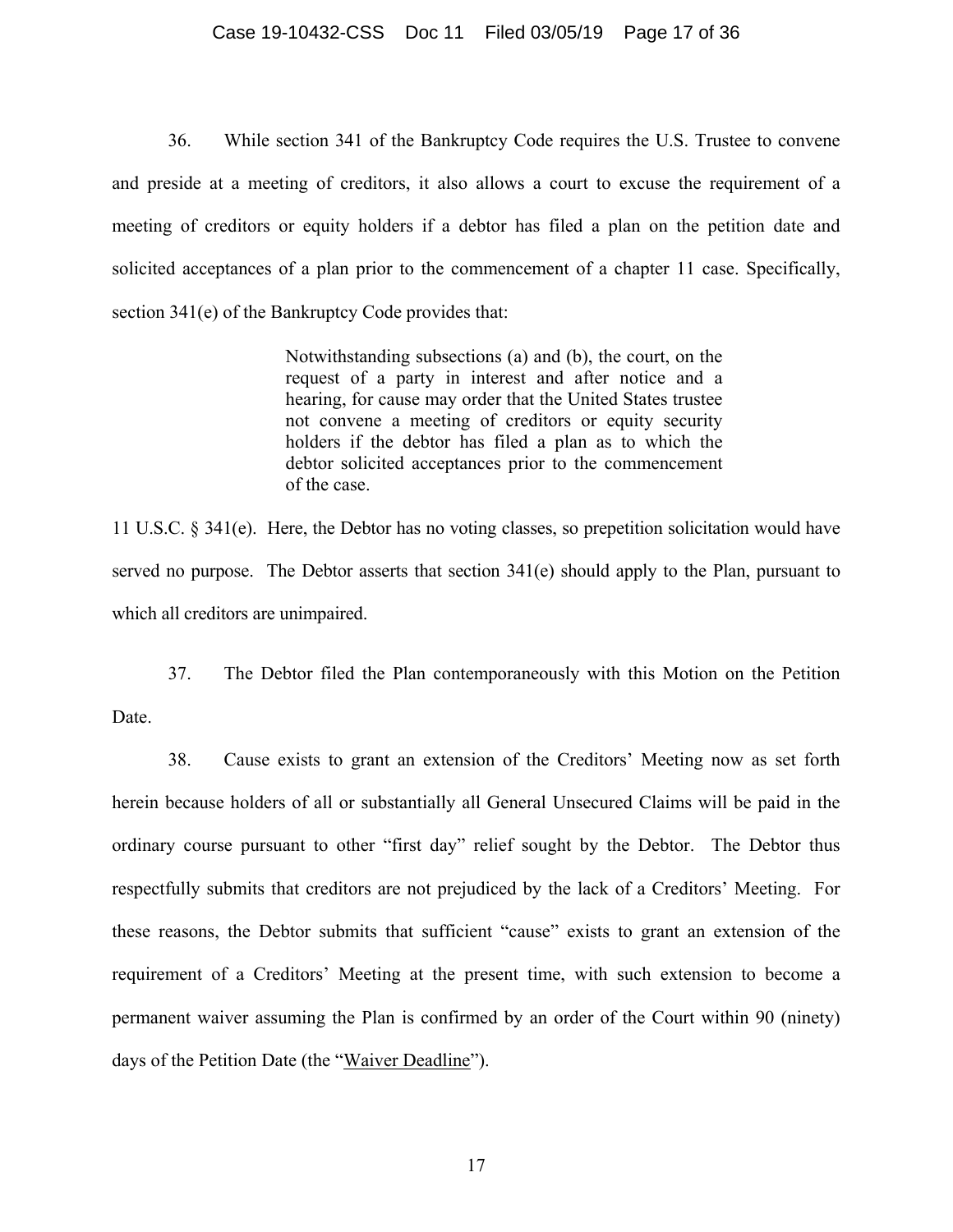#### Case 19-10432-CSS Doc 11 Filed 03/05/19 Page 18 of 36

39. The Debtor also requests that the time for filing its SOFA and Schedules be extended until the Waiver Deadline and to be excused in the event the Plan is confirmed. Under the terms of the Plan, all classes of Claims are Unimpaired. Consequently, the Debtor does not plan to establish a bar date in the chapter 11 case, except with respect to Claims arising from rejection damages. Accordingly, the SOFA and Schedules would not serve their traditional purpose in this chapter 11 case.

40. As a matter of course, the Debtor is already entitled to an extension to twentyeight (28) days from the Petition Date because the Debtor's Noticing Agent is maintaining the creditor list as of the Petition Date, and the Debtor has over 200 creditors. Del. Bankr. L.R. 2002-1(f). The Court is authorized to grant the Debtor a further extension "for cause" pursuant to Bankruptcy Rule 1007(c) and Local Rule 1007-1(b). Sufficient cause exists here because requiring the Debtor to file Schedules in the first twenty-eight (28) days of this chapter 11 case would divert management's time and attention from ensuring a smooth transition into chapter 11 and the confirmation process. The SOFA and Schedules, even if filed on the current deadline, would be of no real benefit to most parties-in-interest in the chapter 11 case, as nearly all classes will be retaining their rights and remedies that existed prior to the commencement of this chapter 11 case, but would require a substantial expenditure of time and resources by the Debtor to prepare and file.

41. Therefore, the Court should only require the Debtor to file a SOFA and Schedules if the Plan is not confirmed within Waiver Deadline. The Debtor reserves the right to supplement this Motion and request that any relief granted be without prejudice to the Debtor's ability to seek further extension or modification of the requirements to file Schedules and a SOFA and for the U.S. Trustee to convene the Creditors' Meeting. In this regard, the Debtor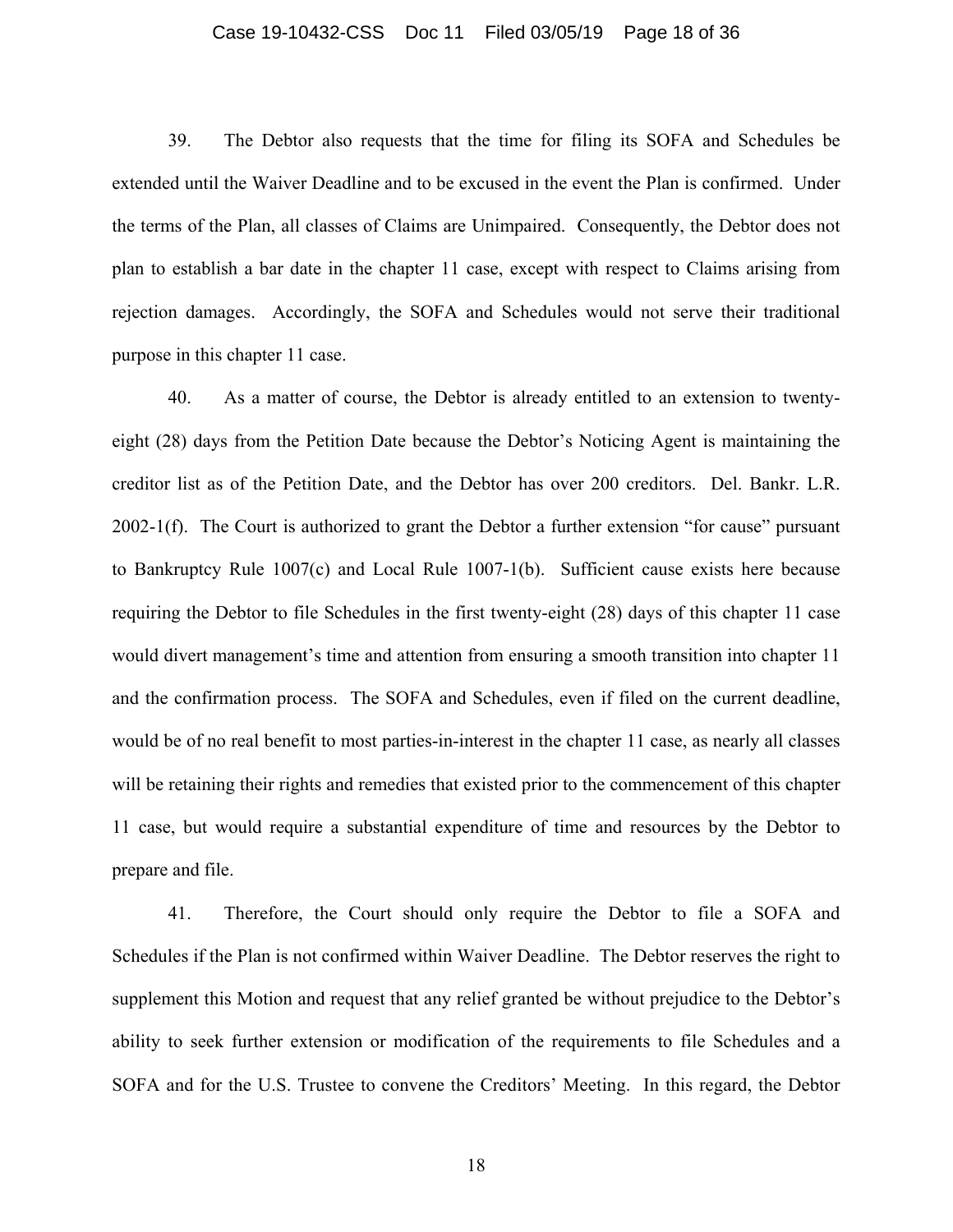requests that the Court authorize the Debtor to further extend the deadline to file Schedules and SOFA and convene a Creditors' Meeting without filing a supplemental motion so long as they have procured advance consent from the U.S. Trustee.

#### **THE REQUIREMENTS OF BANKRUPTCY RULE 6003 ARE SATISFIED**

42. Bankruptcy Rule 6003 empowers a court to grant relief within the first 21 days after the Petition Date "to the extent that relief is necessary to avoid immediate and irreparable harm." As set forth in this Motion, the Debtor believes an immediate and orderly transition into chapter 11 is critical to the viability of its operations and that any delay in granting the relief requested could hinder the Debtor's operations and cause irreparable harm. Furthermore, the failure to receive the requested relief during the first 21 days of this chapter 11 case could severely disrupt the Debtor's operations at this critical juncture and imperil the Debtor's restructuring. Accordingly, the Debtor submits that it has satisfied the "immediate and irreparable harm" standard of Bankruptcy Rule 6003 to support granting the relief requested herein.

#### **WAIVER OF BANKRUPTCY RULE 6004(a) AND 6004(h)**

43. To implement the foregoing successfully, the Debtor requests that the Court enter an order providing that notice of the relief requested herein satisfies Bankruptcy Rule 6004(a) and that the Debtor has established cause to exclude such relief from the 14-day stay period under Bankruptcy Rule 6004(h).

#### **NOTICE**

44. The Debtor will provide notice of this Motion to: (i) the Office of the United States Trustee for the District of Delaware, (ii) the Debtor's 20 largest unsecured creditors; (iii) the Internal Revenue Service; (iv) the Office of the United States Attorney for the District of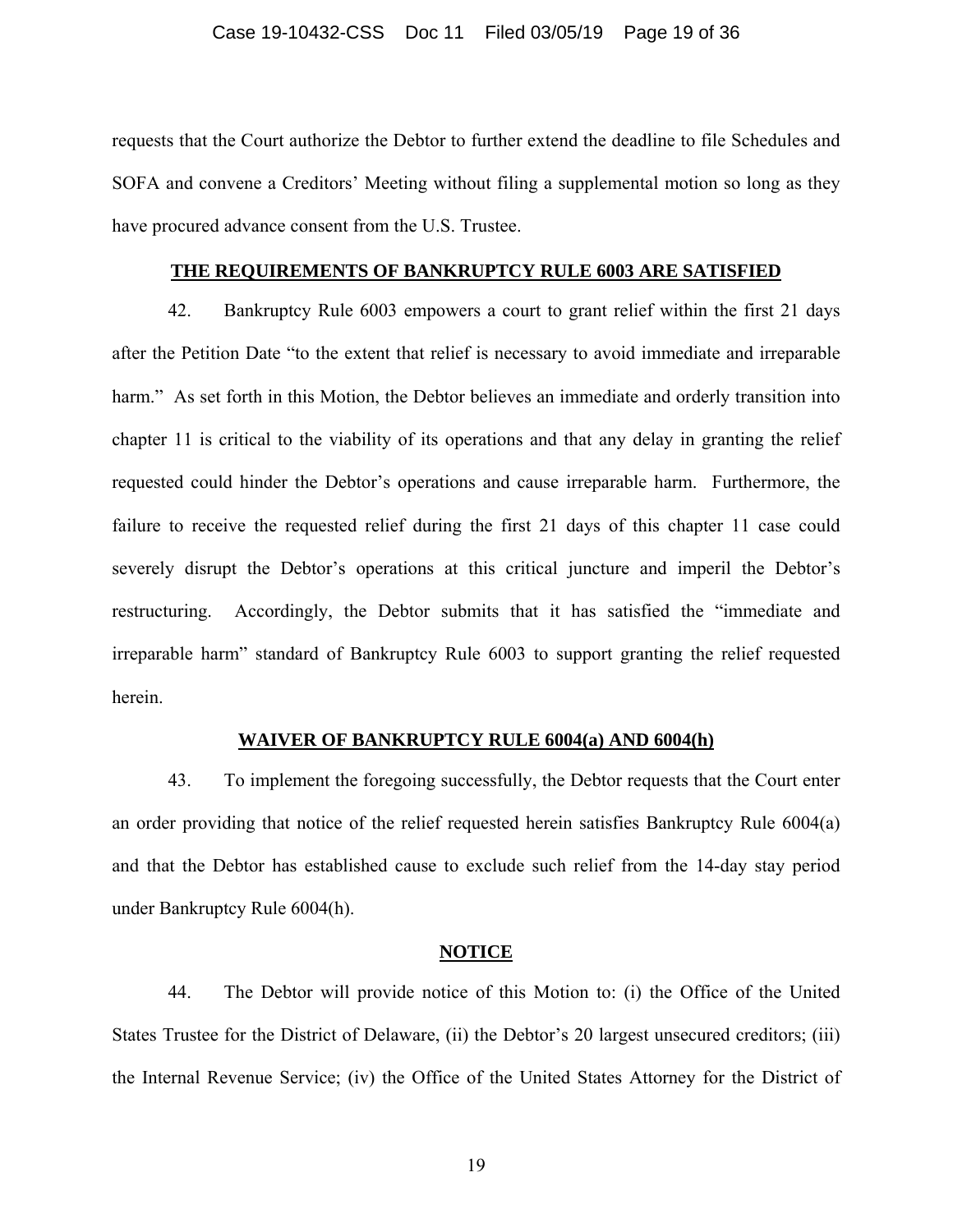Delaware; and (v) any party that has requested notice pursuant to Bankruptcy Rule 2002. Notice of this Motion and any order entered on this Motion will be served as required by Local Rule 9013-1(m). In light of the nature of the relief requested, the Debtor submits that no other or further notice need be provided.

### **NO PRIOR REQUEST**

45. No prior motion for the relief requested herein has been made to this or any other court.

#### [*REMAINDER OF PAGE INTENTIONALLY LEFT BLANK*]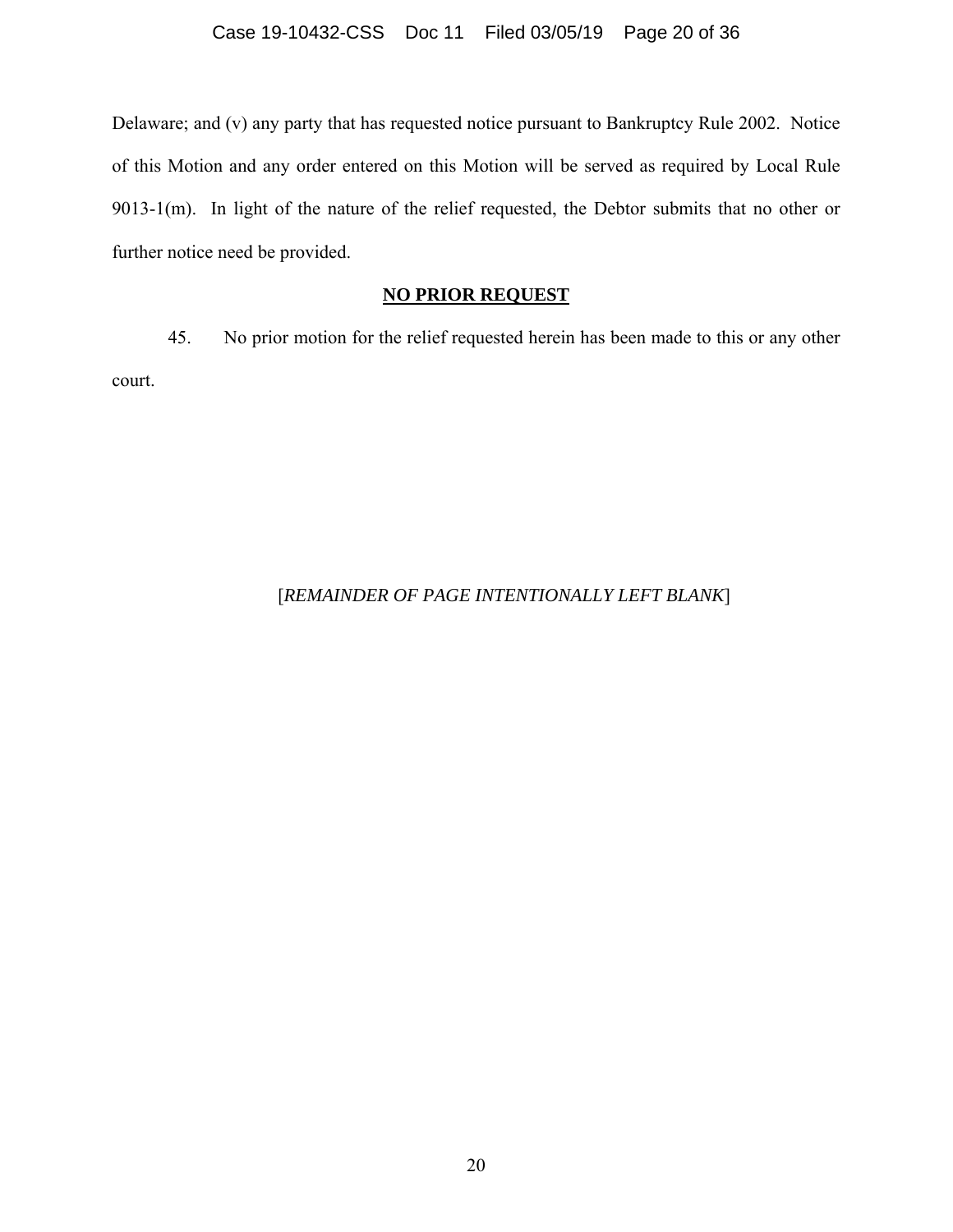WHEREFORE, the Debtor respectfully requests that the Court grant the relief requested

herein, substantially in the form of **Exhibit A**, and such other and further relief as is just and appropriate.

Dated: March 5, 2019 Wilmington, Delaware

### YOUNG CONAWAY STARGATT & TAYLOR, LLP

By:  $\frac{S}{K$ enneth J. Enos\_ Pauline K. Morgan (No. 3650) Kenneth J. Enos (No. 4544) Travis G. Buchanan (No. 5595) 1000 North King Street Wilmington, Delaware 19801 Tel: (302) 571-6600 Fax: (302) 571-1253 Email: pmorgan@ycst.com Email: kenos@ycst.com Email: tbuchanan@ycst.com

-and-

ARENT FOX LLP George P. Angelich (pro hac vice pending) David J. Mayo (pro hac vice pending) Phillip Khezri (pro hac vice pending) 1301 Avenue of the Americas Floor 42 New York, NY 10019 Tel: (212) 484-3900 Fax: (212) 484-3990 Email: george.angelich@arentfox.com Email: david.mayo@arentfox.com Email: phillip.khezri@arentfox.com

Proposed Co-Counsel for Diesel USA, Inc.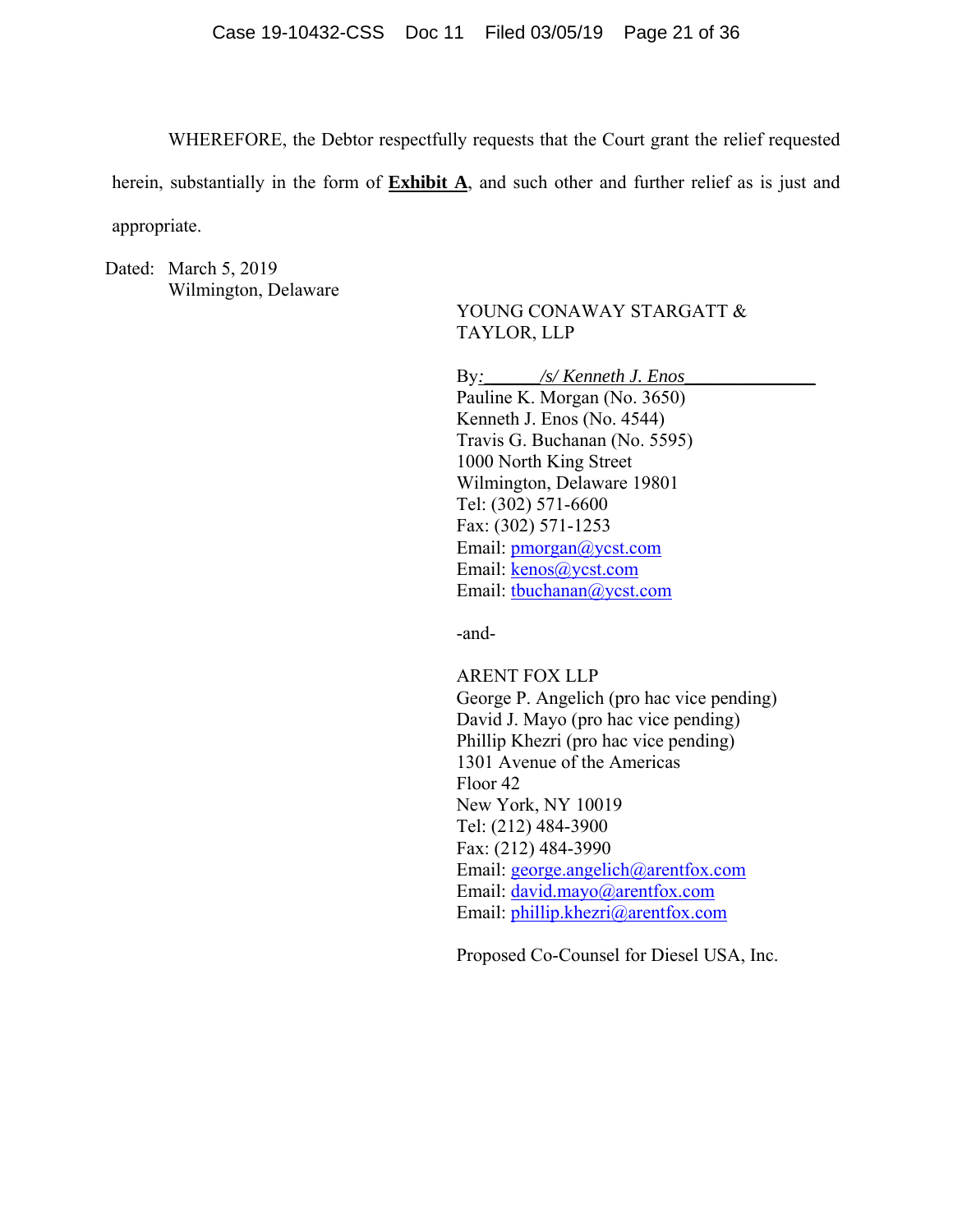# **EXHIBIT A**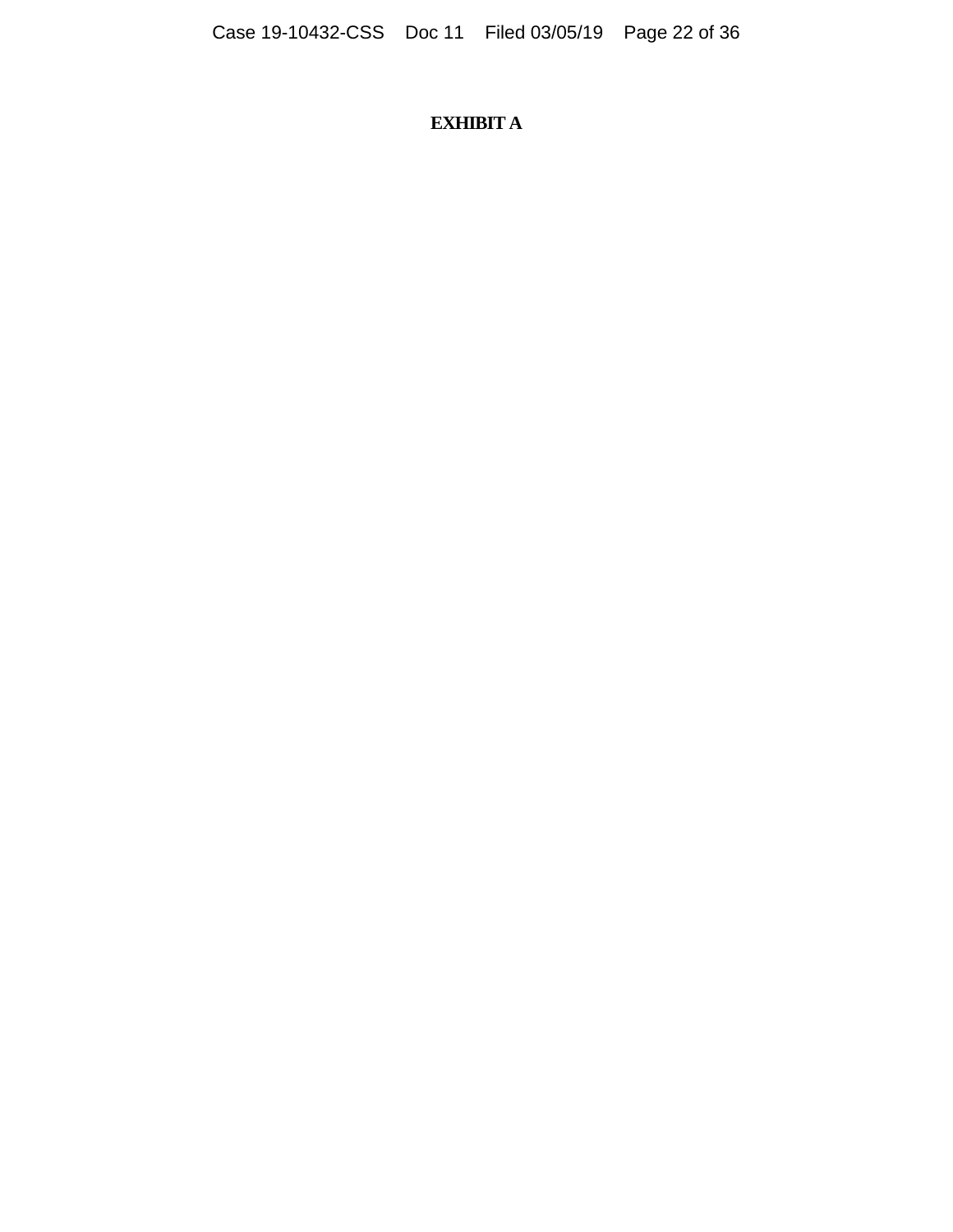#### **IN THE UNITED STATES BANKRUPTCY COURT FOR THE DISTRICT OF DELAWARE**

In re:

DIESEL USA,  $Inc.<sup>1</sup>$ 

Debtor.

Chapter 11

Case No. 19-10432 ( )

**Ref. No. \_\_** 

### **ORDER (I) SCHEDULING COMBINED HEARING ON ADEQUACY OF DISCLOSURE STATEMENT AND CONFIRMATION OF PLAN; (II) FIXING DEADLINE TO OBJECT TO DISCLOSURE STATEMENT AND PLAN; (III) WAIVING SOLICITATION OF THE PLAN AND APPROVING MANNER OF NOTICE OF COMMENCEMENT, COMBINED HEARING, AND OBJECTION DEADLINE; (IV) APPROVING NOTICE AND OBJECTION PROCEDURES FOR THE ASSUMPTION AND REJECTION OF EXECUTORY CONTRACTS AND UNEXPIRED LEASES; (V) CONDITIONALLY (A) DIRECTING THE UNITED STATES TRUSTEE NOT TO CONVENE SECTION 341(a) MEETING OF CREDITORS AND (B) WAIVING REQUIREMENT OF FILING STATEMENTS OF FINANCIAL AFFAIRS AND SCHEDULES OF ASSETS AND LIABILITIES; AND (VI) GRANTING RELATED RELIEF**

Upon the motion (the " $\underline{Motion}$ ")<sup>2</sup> of Diesel USA, Inc. in the above-referenced chapter 11 case, as debtor and debtor-in-possession (the "Debtor"), for an order, (a) scheduling the Combined Hearing, (b) establishing the Objection Deadline, (c) conditionally (i) directing the U.S. Trustee to not convene the Creditors' Meeting and (ii) excusing the requirement that the Debtor file a SOFA and Schedules, and (d) granting related relief, all as more fully set forth in the Motion; and this Court having found that venue of this proceeding and the Motion in this district is proper pursuant to 28 U.S.C. §§ 1408 and 1409; and this Court having found that the Debtor's notice of the Motion was appropriate under the circumstances and no other notice need be provided; and this Court having reviewed the Motion and having heard the statements in support of the relief requested therein at a hearing before this Court; and this Court having

<sup>&</sup>lt;sup>1</sup> The last four digits of the Debtor's federal tax identification number are 4308. The Debtor's principal offices are located at 220 West 19th Street, New York, New York 10011.

 $2^2$  Capitalized terms used but not otherwise defined herein shall have the meanings ascribed to them in the Motion.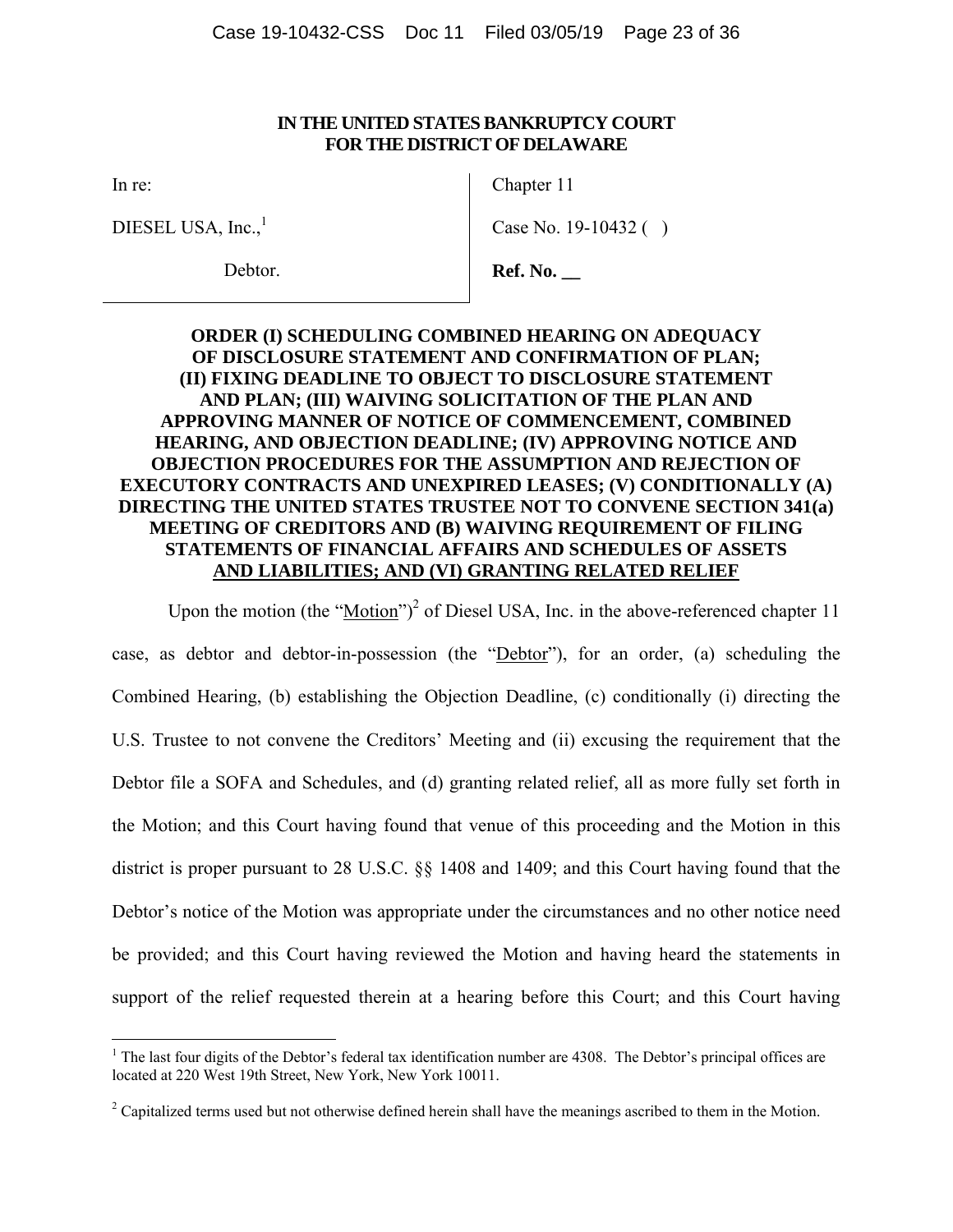#### Case 19-10432-CSS Doc 11 Filed 03/05/19 Page 24 of 36

determined that the legal and factual bases set forth in the Motion and at the hearing establish just cause for the relief granted herein; and upon all of the proceedings had before this Court; and after due deliberation and sufficient cause appearing therefor, it is HEREBY ORDERED THAT

1. The Motion is GRANTED as set forth herein.

2. The Combined Hearing (at which time this Court will consider, among other things, the adequacy of the Disclosure Statement and confirmation of the Plan) will be held before the Honorable [1, United States Bankruptcy Judge, in Courtroom No. [1] of the United States Bankruptcy Court for the District of Delaware, 824 North Market Street, [ ]th Floor, Wilmington, Delaware 19801, **on , 2019 at (ET)**. The Combined Hearing may be continued from time to time by this Court without further notice other than adjournments announced in open court or in the filing of a notice or hearing agenda in the chapter 11 case and notice of such adjourned date(s) will be available on the electronic case filing docket.

3. Any responses or objections to the adequacy of the Disclosure Statement or confirmation of the Plan must: (i) be in writing; (ii) conform to the applicable Bankruptcy Rules and the Local Rules; (iii) set forth the name of the objecting party, the amount and nature of such party's claim or interest, the basis for the objection, and the specific grounds thereof; and (iv) be filed with this Court, together with proof of service, no later than 4:00 p.m. (ET) on April 4, 2019 (the "Objection Deadline"). Any responses or objections to the assumption or rejection of Executory Contracts and Unexpired Leases must: (i) be in writing; (ii) conform to the applicable Bankruptcy Rules and the Local Rules; (iii) set forth the name of the objecting party, the basis for the objection, and the specific grounds thereof; and (iv) be filed with this Court, together with a proof of service, no later than 4:00 p.m. (ET) on April 4, 2019 (the "Assumption or Rejection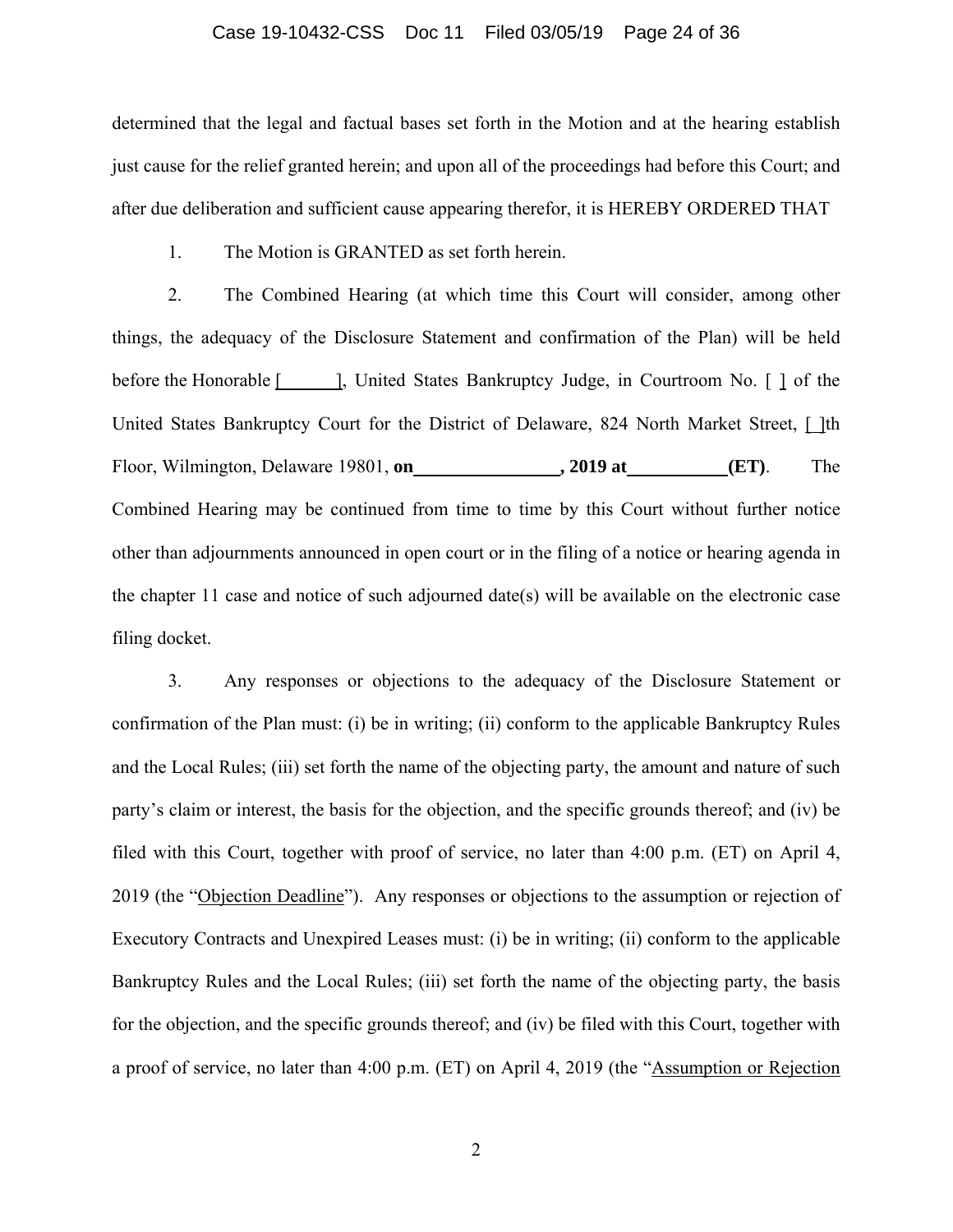#### Case 19-10432-CSS Doc 11 Filed 03/05/19 Page 25 of 36

Objection Deadline"). In addition to being filed with this Court, any responses or objections must be served on the following parties so as to be received by such deadlines: (a) proposed cocounsel to the Debtor, (i) Arent Fox LLP, 1301 Avenue of the Americas, Floor 42, New York, New York 10019 (Attn: George P. Angelich, Esq. (george.angelich@arentfox.com), David J. Mayo, Esq. (david.mayo@arentfox.com), and Phillip Khezri, Esq. (phillip.khezri@arentfox.com) and (ii) Young Conaway Stargatt & Taylor, LLP, Rodney Square, 1000 North King Street, Wilmington, Delaware, 19801, Attn: Pauline K. Morgan, Esq. (pmorgan@ycst.com), Kenneth J. Enos, Esq. (kenos@ycst.com), and Travis G. Buchanan, Esq. (tbuchanan@ycst.com); (b) the Debtor's Chief Restructuring Officer, Mark G. Samson, Getzler Henrich & Associates LLC, 295 Madison Avenue, New York, NY 10017, Attn: Mark G. Samson (msamson@geltzlerhenrich.com); (c) the U.S. Trustee, 844 King Street, Suite 2207, Lockbox 35, Wilmington, Delaware, 19801, Attn: Linda J. Casey, Esq. (Linda.Casey@usdoj.gov); and (d) to the extent not listed herein, those parties requesting notice pursuant to Bankruptcy Rule 2002.

# 4. **Any objections not timely filed and served in the manner set forth in this Order may, in this Court's discretion, not be considered and may be overruled.**

5. The Debtor may file a reply brief in response to any responses or objections to the adequacy of the Disclosure Statement or confirmation of the Plan by April 9, 2019. The Debtor may file reply briefs in response to any responses or objections to the assumption or rejection of Executory Contracts and Unexpired Leases by April 9, 2019.

6. The Proposed Confirmation Schedule, as set forth below, is hereby approved in its entirety, and this Court hereby finds the Proposed Confirmation Schedule is consistent with the applicable provisions of the Bankruptcy Code and the Bankruptcy Rules.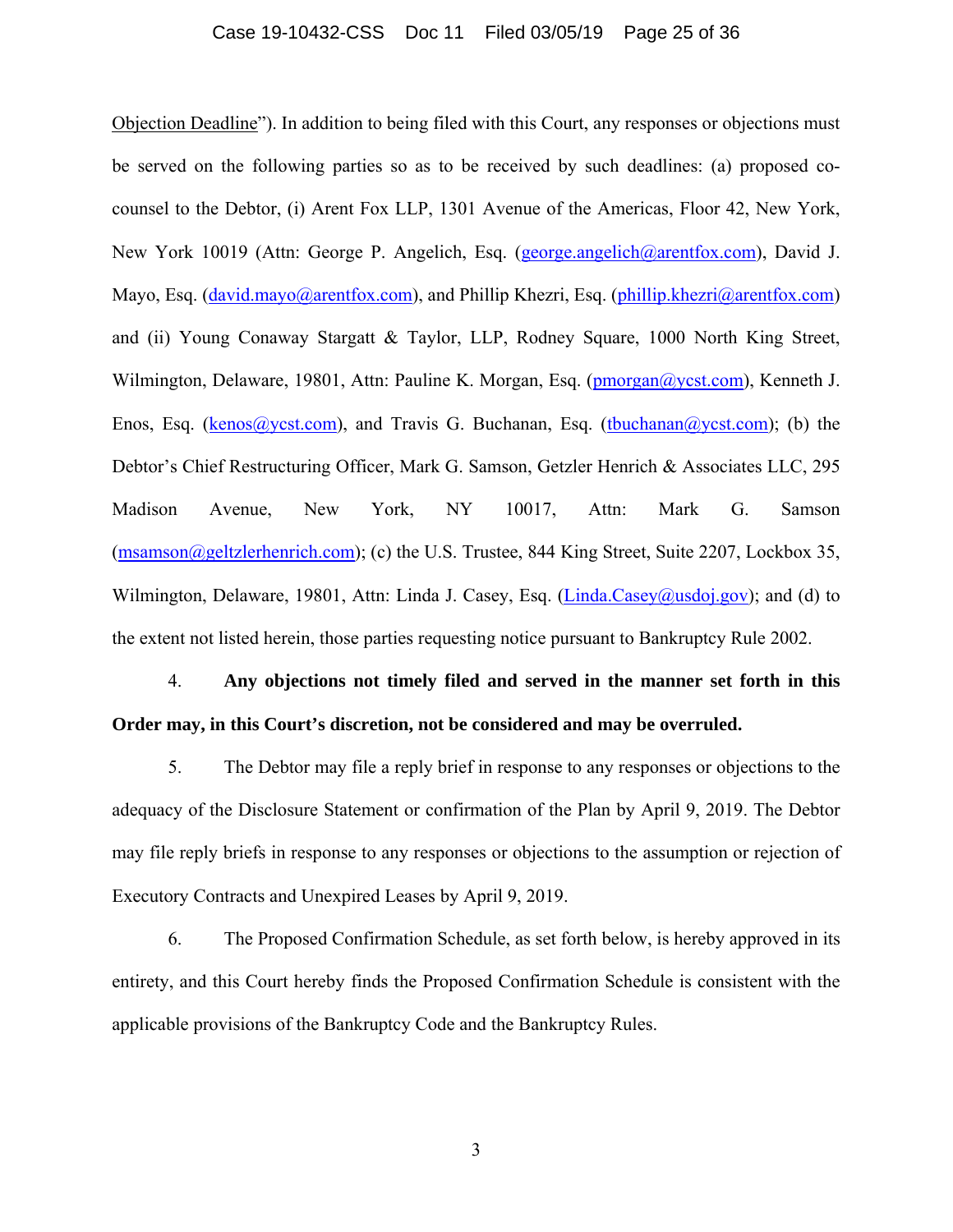| Event                                                                                                                                                                                         | <b>Date/Deadline</b>                                     |
|-----------------------------------------------------------------------------------------------------------------------------------------------------------------------------------------------|----------------------------------------------------------|
| <b>Petition Date</b>                                                                                                                                                                          | March 5, 2019                                            |
| Plan Supplement Filing Deadline                                                                                                                                                               | March 28, 2019                                           |
| Plan/Disclosure Statement Objection Deadline                                                                                                                                                  | April 4, 2019, at 4:00 p.m.<br>(Prevailing Eastern Time) |
| Assumption or Rejection Objection Deadline                                                                                                                                                    | April 4, 2019, at 4:00 p.m.<br>(Prevailing Eastern Time) |
| Plan/Disclosure Statement Reply Deadline<br>(including, to the extent applicable, replies to<br>any Executory Contract Procedures objections)<br>Deadline to file proposed confirmation order | April 9, 2019 at 4:00 p.m. (Prevailing Eastern           |
| Deadline to file brief in support of<br>confirmation                                                                                                                                          | Time)                                                    |
| Second Day Hearing and<br>Combined Hearing                                                                                                                                                    | April 11, 2019 at __:00<br>(Prevailing Eastern Time)     |

7. The Debtor is authorized to combine the notice of the Combined Hearing and the Objection Deadline (and related procedures) with the notice of commencement of the chapter 11 case.

8. Notice of the Combined Hearing as proposed in the Motion and the form of Combined Notice, substantially the form attached hereto as **Exhibit 1**, shall be deemed good and sufficient notice of the Combined Hearing and all pleading in connection thereto, including, without limitation, the Plan, the Disclosure Statement, and the Plan Supplement, and no further notice need be given, except to the extent set forth in this Order. The Debtor shall cause the Noticing Agent to mail a copy of the Combined Notice to the parties set forth in the Motion within one (1) business day of the entry of this Order or as soon as reasonably possible. The notice procedures set forth in this paragraph 8 constitute good and sufficient notice of the commencement of the chapter 11 case, the Combined Hearing, the Objection Deadline, and procedures for objecting to the adequacy of the Disclosure Statement and to confirmation of the Plan.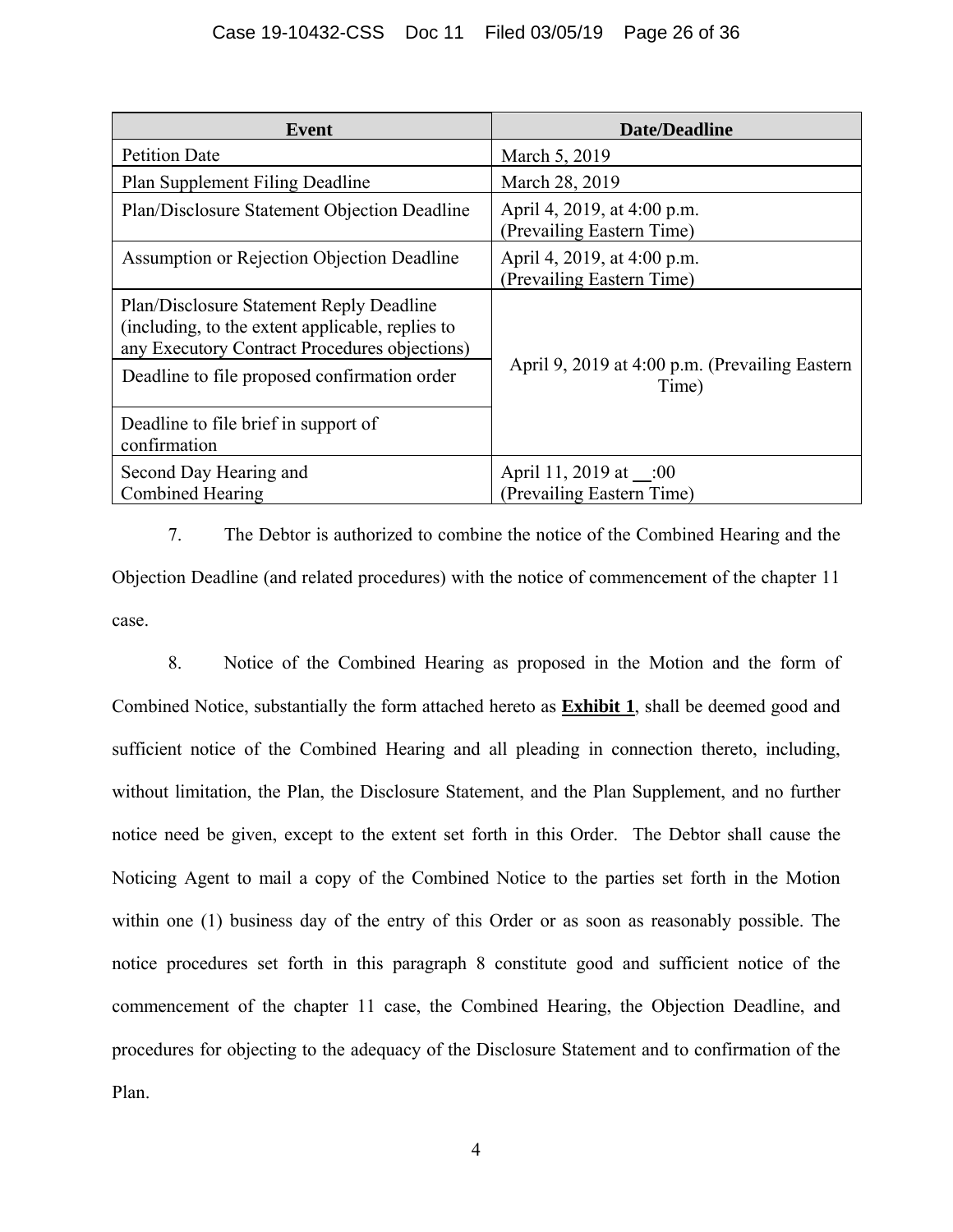#### Case 19-10432-CSS Doc 11 Filed 03/05/19 Page 27 of 36

9. The Debtor is authorized to mail the Combined Notice to the Non-Voting Holders, in accordance with the terms of this Order, in lieu of sending such Non-Voting Holders a copy of the Plan or the Disclosure Statement and, except to the extent necessary to comply with Local Rule 3017-1(c), the requirements under the Bankruptcy Rules or the Local Rules, including Bankruptcy Rule 3017(d), to transmit a copy of the Plan and the Disclosure Statement to Non-Voting Holders are hereby waived with respect to such Non-Voting Holders.

12. The Executory Contract Procedures are approved.

13. The U.S. Trustee shall not be required to convene a meeting of creditors pursuant to section 341(a) of the Bankruptcy Code if the Plan is confirmed prior to the Waiver Deadline.

14. Cause exists to extend the time by which the Debtor must file a SOFA and Schedules until the Waiver Deadline, without prejudice to the Debtor's rights to request further extensions thereof; *provided*, *however*, that the requirement that the Debtor file a SOFA and Schedules shall be permanently excused effective upon the date of confirmation of the Plan.

15. Notwithstanding any provision in the Bankruptcy Rules to the contrary, (i) the terms of this Order shall be immediately effective and enforceable upon its entry, (ii) the Debtor is not subject to any stay in the implementation, enforcement or realization of relief granted in this Order, and (iii) the Debtor may, in its discretion and without further delay, take any action and perform any act authorized under this Order.

16. The contents of the Motion satisfy the requirements of Bankruptcy Rule 6003(b).

17. Notice of the Motion as provided therein shall be deemed good and sufficient notice of such Motion and the requirements of Bankruptcy Rule 6004(a) and the Local Rules are satisfied by such notice.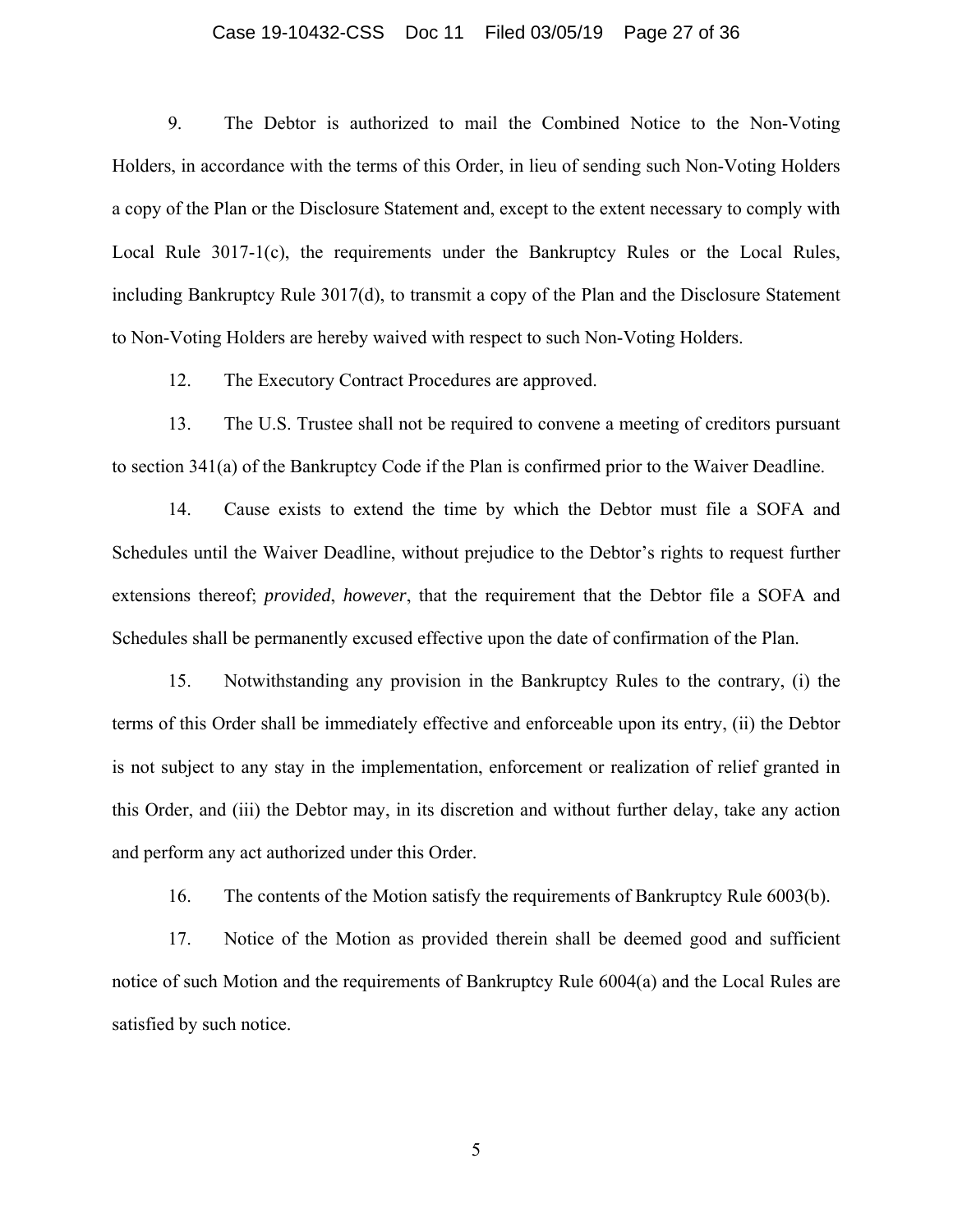## Case 19-10432-CSS Doc 11 Filed 03/05/19 Page 28 of 36

18. Notwithstanding Bankruptcy Rule 6004(h), the terms and conditions of this Order are immediately effective and enforceable upon its entry.

19. The Debtor is authorized to take all actions necessary to effectuate the relief granted in this Order in accordance with the Motion.

20. The Bankruptcy Court retains exclusive jurisdiction with respect to all matters arising from or related to the implementation, interpretation, and enforcement of this Order.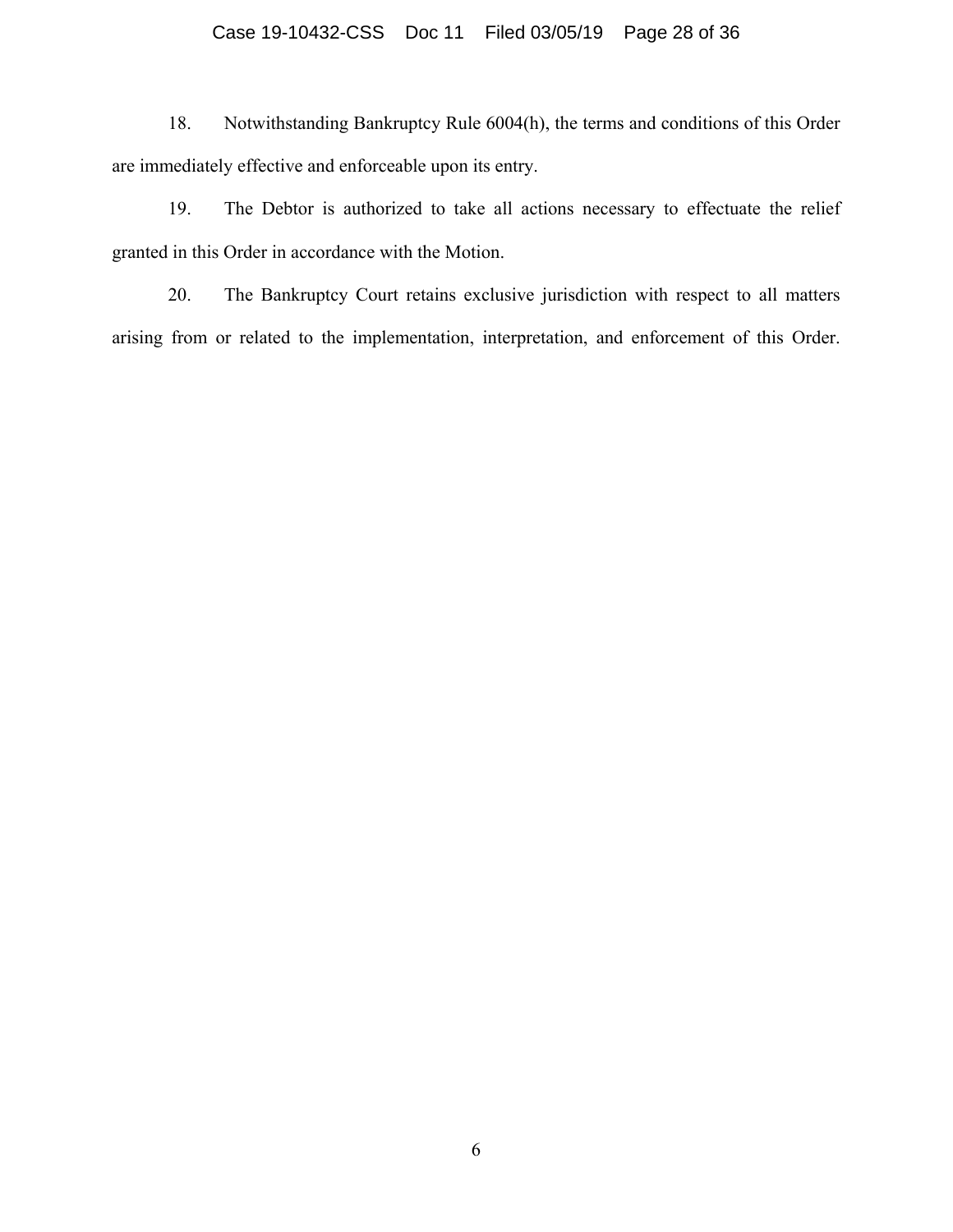# **EXHIBIT 1**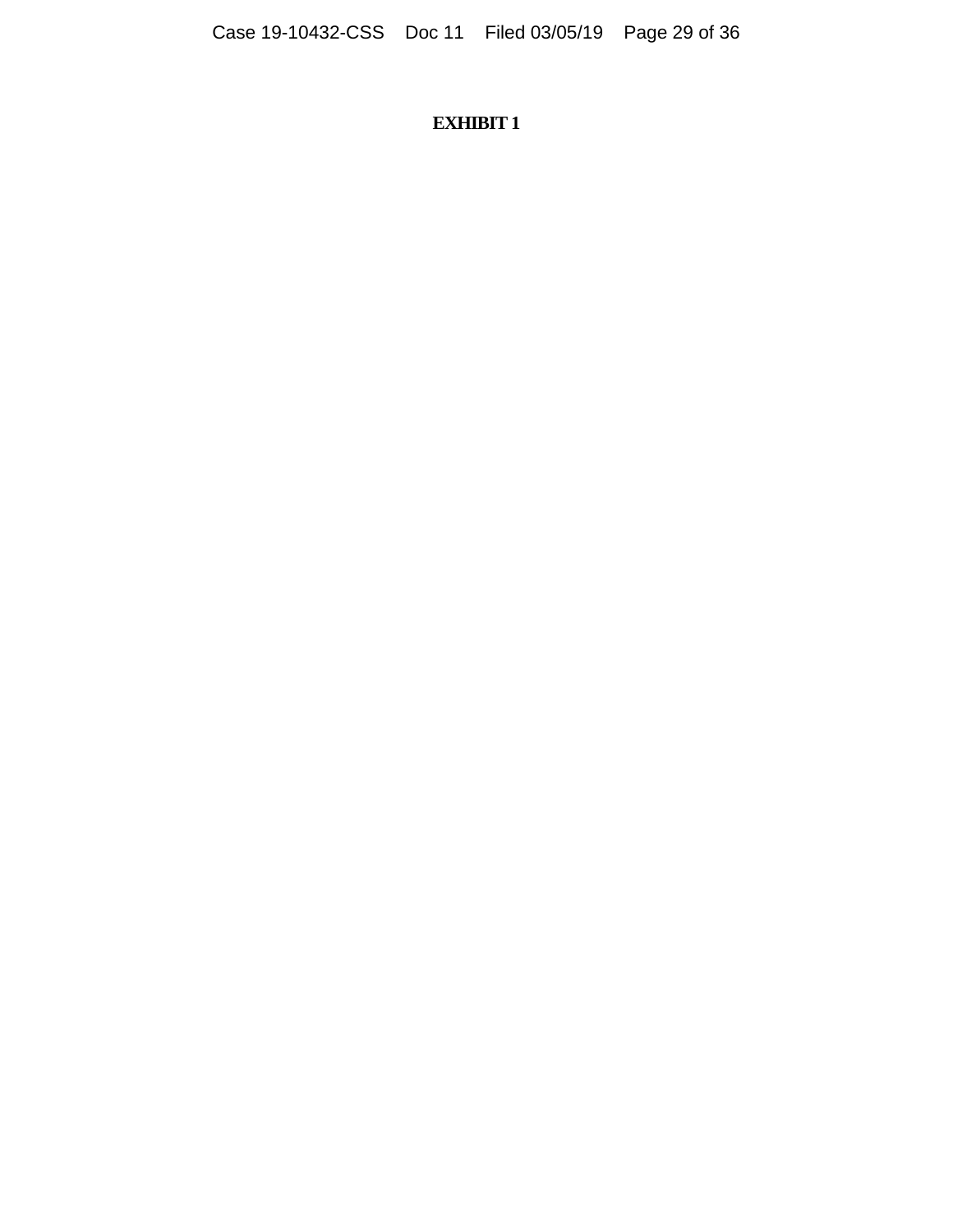#### **IN THE UNITED STATES BANKRUPTCY COURT FOR THE DISTRICT OF DELAWARE**

In re:

Chapter 11

DIESEL USA,  $Inc.<sup>1</sup>$ 

Case No. 19-10432 ( )

Debtor.

### **THE DEBTOR INTENDS TO REQUEST THAT THE BANKRUPTCY COURT SCHEDULE A HEARING TO APPROVE THE DISCLOSURE STATEMENT AND CONFIRM THE ASSOCIATED PLAN NO LATER THAN APRIL 11, 2019, AND TO ESTABLISH APRIL 4, 2019 AS THE DATE BY WHICH OBJECTIONS, IF ANY, TO THE DISCLOSURE STATEMENT AND CONFIRMATION OF THE PLAN MUST BE FILED WITH THE BANKRUPTCY COURT AND SERVED ON THE DEBTOR.**

### **NOTICE OF (A) COMBINED HEARING TO CONSIDER (I) ADEQUACY OF DISCLOSURE STATEMENT AND (II) CONFIRMATION OF PLAN, (B) ASSUMPTION AND REJECTION OF EXECUTORY CONTRACTS AND UNEXPIRED LEASES; (C) OBJECTION DEADLINES; AND (D) COMMENCEMENT OF CHAPTER 11 CASE**

1. On March 4, 2019 (the "Petition Date"), Diesel USA, Inc. (the "Debtor") filed a voluntary petition for relief under chapter 11 of title 11 of the United States Code in the United States Bankruptcy Court for the District of Delaware (the "Bankruptcy Court").

2. On the Petition Date, the Debtor filed a plan of reorganization (the " $Plan$ ")<sup>2</sup> and a proposed disclosure statement (the "Disclosure Statement") pursuant to sections 1125 and 1126 of the Bankruptcy Code. The Debtor will not be soliciting votes in connection with confirmation of the Plan. Copies of the Plan and the Disclosure Statement may be obtained free of charge by visiting the website maintained by the Debtors' noticing agent, Bankruptcy Management Solutions, Inc. d/b/a Stretto (the "Noticing Agent"), at cases.stretto.com/dieselUSA (the "Case Website").

3. On March 5, 2019, the Court held a hearing to consider certain "first day" relief requested by the Debtor.<sup>3</sup>

4. The Court has granted the following timetable in connection with the Combined Hearing:

<sup>&</sup>lt;sup>1</sup> The last four digits of the Debtor's federal tax identification number are 4308. The Debtor's principal offices are located at 220 West 19th Street, New York, New York 10011.

<sup>&</sup>lt;sup>2</sup> Capitalized terms used but not otherwise defined herein shall have the meanings ascribed to them in the Plan.

<sup>&</sup>lt;sup>3</sup> Additional information regarding the First Day Hearing, including the relief sought and granted at such hearing, may be obtained by visiting the Case Website.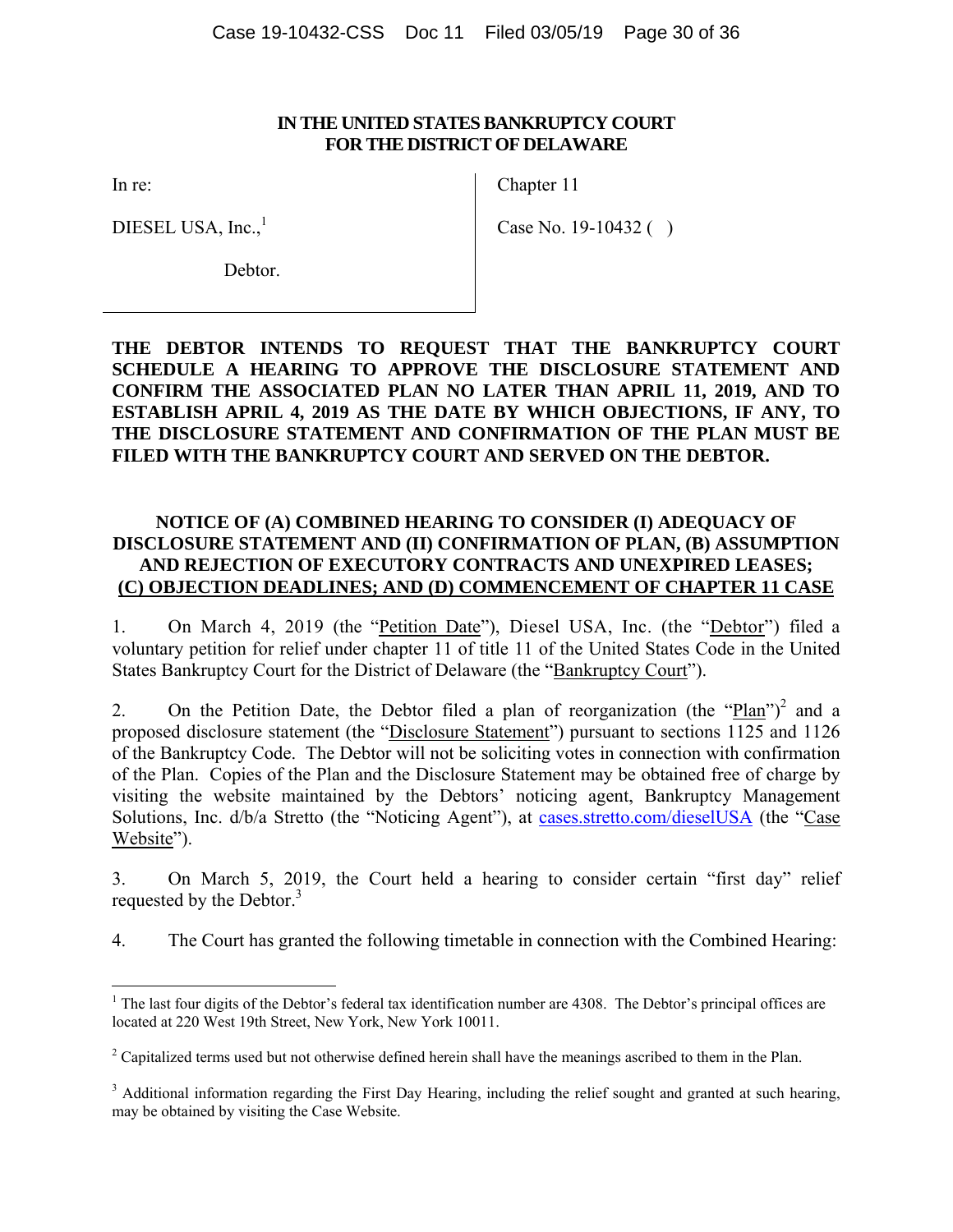| Event                                                                                                                                                                                         | <b>Date/Deadline</b>                                     |
|-----------------------------------------------------------------------------------------------------------------------------------------------------------------------------------------------|----------------------------------------------------------|
| <b>Petition Date</b>                                                                                                                                                                          | March 5, 2019                                            |
| <b>Plan Supplement Filing Deadline</b>                                                                                                                                                        | March 28, 2019                                           |
| Plan/Disclosure Statement Objection Deadline                                                                                                                                                  | April 4, 2019, at 4:00 p.m.<br>(Prevailing Eastern Time) |
| Assumption or Rejection Objection Deadline                                                                                                                                                    | April 4, 2019, at 4:00 p.m.<br>(Prevailing Eastern Time) |
| Plan/Disclosure Statement Reply Deadline<br>(including, to the extent applicable, replies to<br>any Executory Contract Procedures objections)<br>Deadline to file proposed confirmation order | April 9, 2019 at 4:00 p.m. (Prevailing Eastern<br>Time)  |
| Deadline to file brief in support of<br>confirmation                                                                                                                                          |                                                          |
| Second Day Hearing and<br>Combined Hearing                                                                                                                                                    | April 11, 2019 at __:00<br>(Prevailing Eastern Time)     |

### **I. Hearing to Consider Compliance with Disclosure Requirements, Confirmation of the Plan, and Rejection of Executory Contracts and Unexpired Leases**

5. A combined hearing to consider compliance with the Bankruptcy Code's disclosure requirements, confirmation of the Plan, the rejection of executory contract and unexpired leases, and any objections to any of the foregoing, and any other matter that may properly come before the Court, will be held before the Honorable [ ]. United States Bankruptcy Judge, in the Court, will be held before the Honorable [ Courtroom No. [ ] of the United States Bankruptcy Court, 824 North Market Street, [ ]th Floor, Wilmington, Delaware 19801, on **April 11, 2019 at .m.** (ET) or as soon thereafter as counsel may be heard (the "Combined Hearing"). The Combined Hearing may be adjourned from time to time without further notice other than an announcement of the adjourned date or dates at the Combined Hearing and will be available on the electronic case filing docket and Case Website at cases.stretto.com/dieselUSA.

6. Any responses or objections to the Disclosure Statement and/or the Plan must (i) be in writing; (ii) conform to the applicable Federal Rules of Bankruptcy Procedure (the "Bankruptcy Rules") and the Local Rules of Bankruptcy Practice and Procedure of the United States Bankruptcy Court for the District of Delaware (the "Local Rules"); (iii) set forth the name of the objecting party, the basis for the objection, and the specific grounds thereof; and (iv) be filed with the Court, together with proof of service, no later than **4:00 p.m. (ET) on April 4, 2019**. In addition to being filed with the Court, any responses or objections must be served on the following parties (collectively, the "Notice Parties") so as to be received by such deadline:

(a) proposed co-counsel to the Debtor, (i) Arent Fox LLP, 1301 Avenue of the Americas, Floor 42, New York, New York 10019 (Attn: George P. Angelich, Esq. (george.angelich@arentfox.com), David J. Mayo, Esq. (david.mayo@arentfox.com), and Phillip Khezri, Esq. (phillip.khezri@arentfox.com) and (ii) Young Conaway Stargatt & Taylor, LLP, Rodney Square, 1000 North King Street, Wilmington,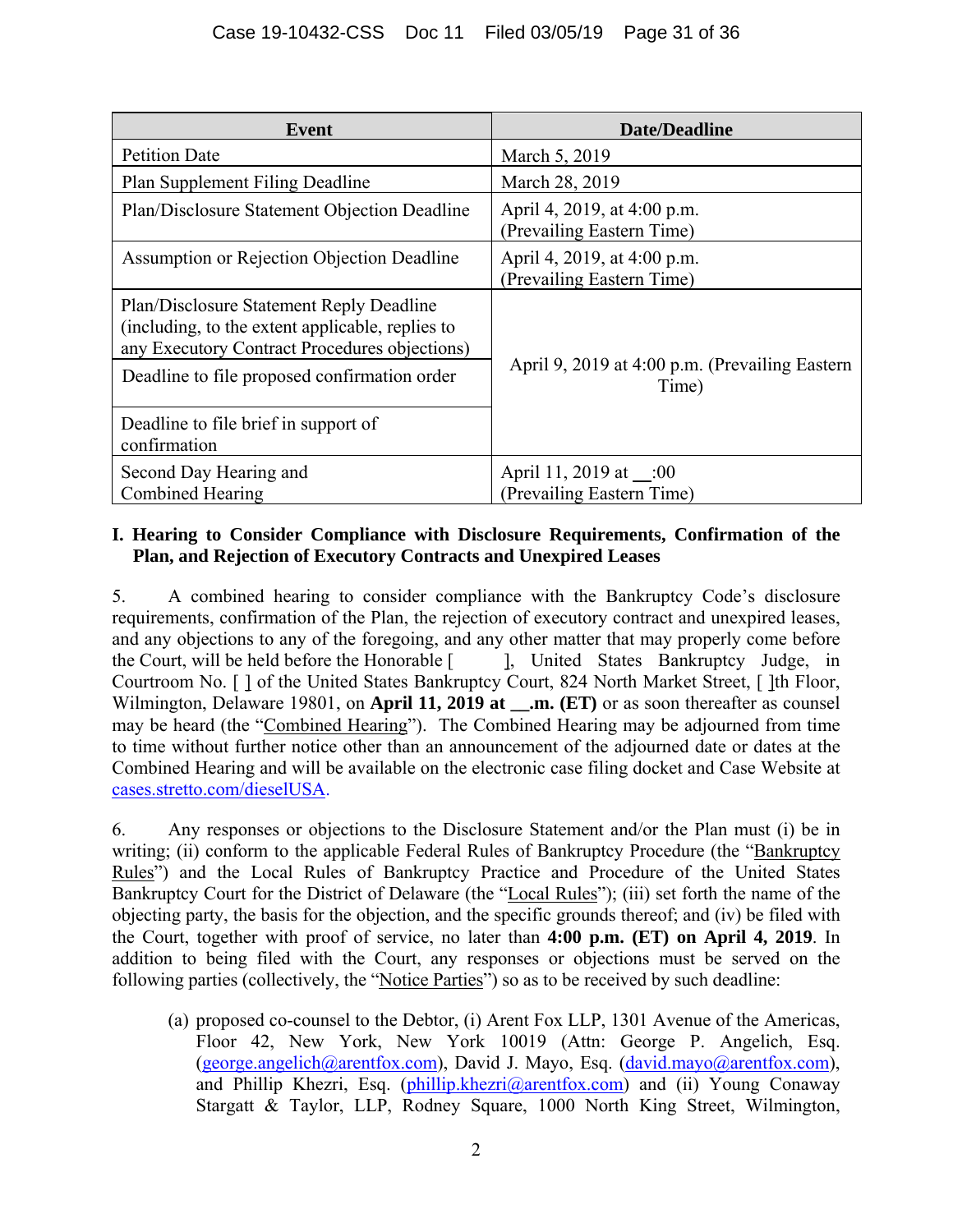Delaware, 19801, Attn: Pauline K. Morgan, Esq. (pmorgan@ycst.com), Kenneth J. Enos, Esq. (kenos@ycst.com), and Travis G. Buchanan, Esq. (tbuchanan@ycst.com);

- (b) the Debtor's Chief Restructuring Officer, Mark G. Samson, Getzler Henrich & Associates LLC, 295 Madison Avenue, New York, NY 10017, Attn: Mark G. Samson (msamson@geltzlerhenrich.com); and
- (c) the U.S. Trustee, 844 King Street, Suite 2207, Lockbox 35, Wilmington, Delaware, 19801, Attn: Linda J. Casey, Esq. (Linda.Casey@usdoj.gov).

### **UNLESS A RESPONSE OR AN OBJECTION IS TIMELY SERVED AND FILED IN ACCORDANCE WITH THIS NOTICE, IT MAY NOT BE CONSIDERED BY THE COURT.**

### **II. Notice to Counterparties to Executory Contracts and Unexpired Leases**

7. You or one of your affiliates may be a counterparty to one or more contracts or leases that may be an executory contract or unexpired leases with the Debtor. Except as otherwise provided in the Plan, or in any contract, instrument, re-lease, or other agreement or document entered into in connection with the Plan, as of the Effective Date, the Debtor shall be deemed to have assumed each Executory Contract and Unexpired Lease to which it is a party in accordance with, and subject to, the provisions and requirements of sections 365 and 1123 of the Bankruptcy Code, unless such Executory Contract or Unexpired Lease: (1) is identified on the Schedule of Rejected Executory Contracts and Unexpired Leases; (2) was assumed or rejected previously by the Debtor; (3) expired or terminated pursuant to its own terms before the Effective Date; (4) is the subject of a motion to reject pending on the Confirmation Date; or (5) is the subject of a motion to reject an Executory Contract or Unexpired Lease pursuant to which the requested effective date of such rejection is after the Effective Date.

8. Subject to entry of a Final Order, as set forth in the Plan and without amending or altering any prior order of the Court approving the assumption or rejection of any Executory Contracts and Unexpired Leases, entry of the Confirmation Order by the Court shall constitute approval of the assumptions and rejections, as applicable, pursuant to sections 365(a) and 1123 of the Bankruptcy Code. Subject to entry of a final order, each Executory Contract and Unexpired Lease assumed pursuant to the Plan or by the Court shall revest in and be fully enforceable by the Reorganized Debtor in accordance with its terms.

9. The Schedule of Rejected Executory Contracts and Unexpired Leases, if any, will be filed with the Court, and served on all counter-parties on such schedule, no later than March 28, 2019 as part of the Plan Supplement. Subject to entry of a Final Order, as set forth in the Plan, entry of the Confirmation Order by the Court shall constitute an order approving such rejections pursuant to sections 365 and 1123 of the Bankruptcy Code as of the Effective Date or as otherwise set forth in the Plan Supplement.

10. **Objections to the Assumption or Rejection of Executory Contracts and Unexpired Leases**: If you wish to object to the proposed assumption or rejection of your Executory Contract or Unexpired Lease (each a "Treatment Objection"), your Treatment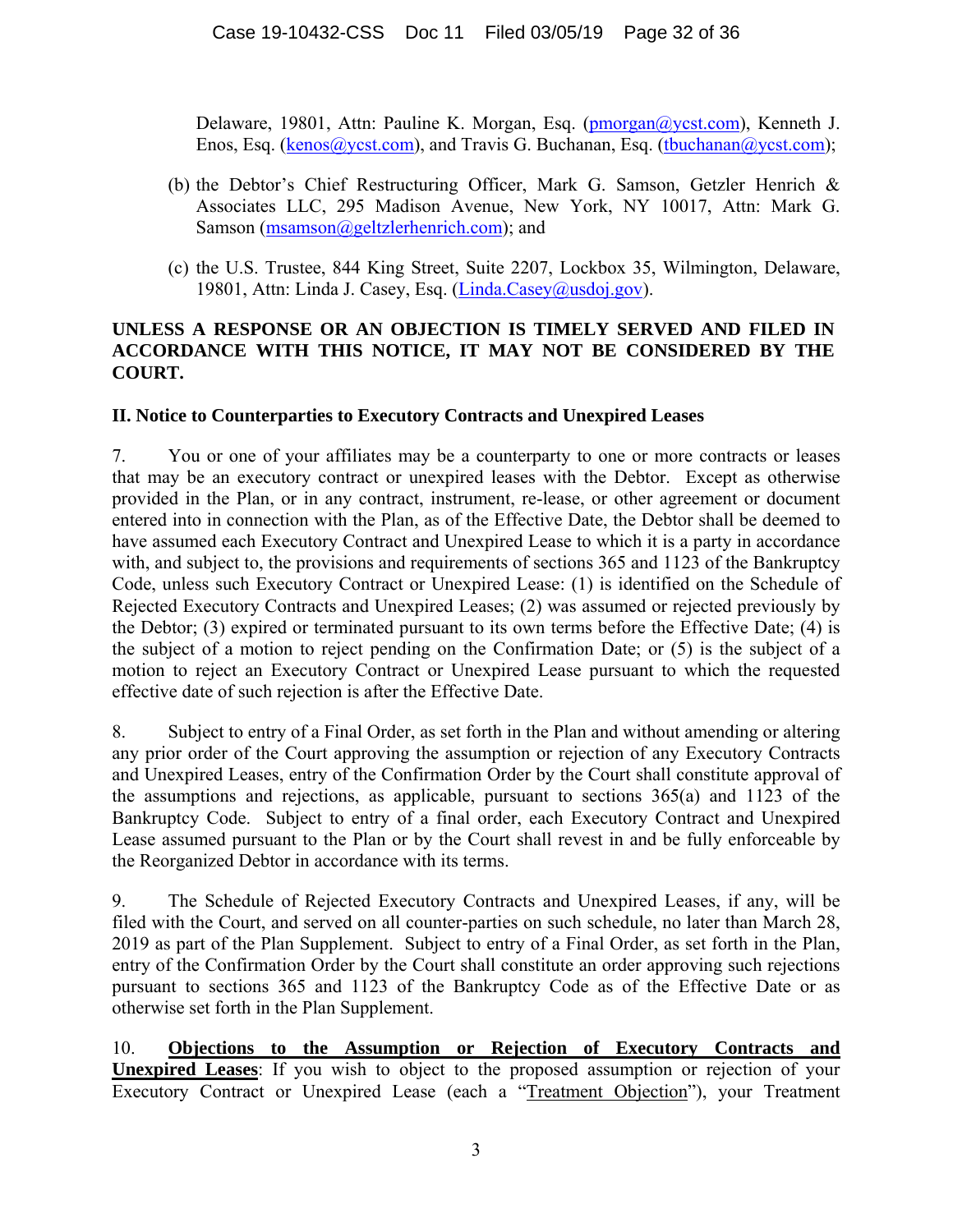Objection must: (a) be in writing; (b) conform to the applicable Federal Rules and the Local Rules; (c) set forth the name of the objecting party, the basis for the objection, and the specific grounds thereof and (iv) be filed with the Court and served on the Notice Parties so as to be received by April 4, 2019 at 4:00 p.m. (ET). Any counterparty to an assumed or rejected Executory Contract or Unexpired Lease that fails to make its Treatment Objection to the proposed assumption or rejection prior to the Executory Contract Objection Deadline (i) shall be deemed to have assented to such proposed assumption or rejection and shall be deemed to have forever released and waived such Treatment Objection and shall be precluded from being heard at the Confirmation Hearing with respect to such objection; (ii) shall be forever barred from asserting against any Reorganized Debtor, or its property, any default existing as of the Effective Date or any counterclaim, defense, setoff or any other interest asserted or assertable against the Debtor; and (iii) shall be forever barred from imposing or charging against any Reorganized Debtor any accelerations, increases or any other fees as a result of any assumption or, assumption or rejection pursuant to the Plan.

11. Any monetary defaults under each Executory Contract and Unexpired Lease to be assumed pursuant to the Plan shall be satisfied, pursuant to section 365(b)(1) of the Bankruptcy Code, by payment of the default amount in Cash on the Effective Date or in the ordinary course of business, subject to the limitation described below, or on such other terms as the parties to such Executory Contracts or Unexpired Leases may otherwise agree. In the event of a dispute regarding (1) the amount of any payments to cure such a default, (2) the ability of the Reorganized Debtor or any assignee to provide "adequate assurance of future performance" (within the meaning of section 365 of the Bankruptcy Code) under the Executory Contract or Unexpired Lease to be assumed, or (3) any other matter pertaining to assumption, the Bankruptcy Court shall hear such dispute prior to the assumption becoming effective. The cure payments required by section 365(b)(1) of the Bankruptcy Code shall be made following the entry of a Final Order or orders resolving the dispute and approving the assumption and shall not prevent or delay implementation of the Plan or the occurrence of the Effective Date.

### **UNLESS A RESPONSE OR AN OBJECTION IS TIMELY SERVED AND FILED IN ACCORDANCE WITH THIS NOTICE, IT MAY NOT BE CONSIDERED BY THE COURT.**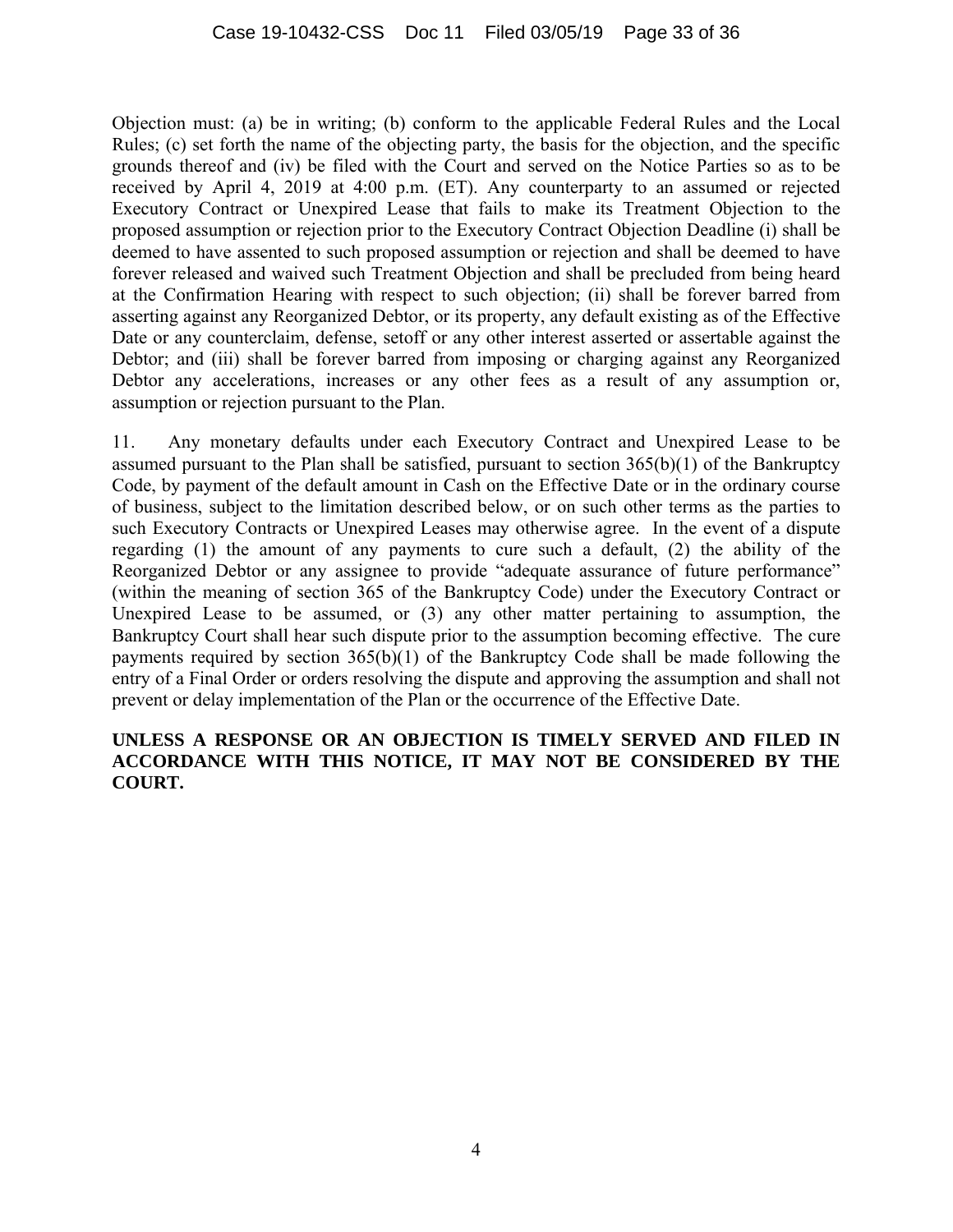# **III. Summary of the Plan4**

12. The following table summarizes, (i) the treatment of Claims and Interests under the Plan, (ii) which Classes are Impaired by the Plan, (iii) which Classes are entitled to vote on the Plan and (iv) the estimated recoveries for Holders of Claims and Interests in each Class. The table is qualified in its entirety by reference to the full text of the Plan. For a more detailed summary of the terms and provisions of the Plan, see Article IV of the Disclosure Statement.

| <b>Class</b>                                                                                  | <b>Proposed Treatment</b>                                                                                                                                                                                                                                                                                                                                                         | <b>Estimated</b><br><b>Recovery</b> |
|-----------------------------------------------------------------------------------------------|-----------------------------------------------------------------------------------------------------------------------------------------------------------------------------------------------------------------------------------------------------------------------------------------------------------------------------------------------------------------------------------|-------------------------------------|
| Class $1 - Other$<br>Priority Claims<br>(unimpaired;<br>deemed to accept                      | Except to the extent that a Holder of an Allowed Other Priority Claim agrees to<br>less favorable treatment, in exchange for full and final satisfaction, settlement,<br>release, and discharge of each Allowed Other Priority Claim, each Holder of<br>such Allowed Other Priority Claim shall receive the following at the option of<br>the Debtor:                             | 100%                                |
| the Plan)                                                                                     | A. Payment in full in Cash in the ordinary course of business;                                                                                                                                                                                                                                                                                                                    |                                     |
|                                                                                               | Reinstatement of such Allowed Other Priority claim; or<br>В.                                                                                                                                                                                                                                                                                                                      |                                     |
|                                                                                               | C. Such other treatment rendering such Allowed Other Priority Claim<br>Unimpaired.                                                                                                                                                                                                                                                                                                |                                     |
| Class 2 - Secured<br>Claims<br>(unimpaired;                                                   | Except to the extent that a Holder of an Allowed Secured Claim agrees to less<br>favorable treatment, each holder of an Allowed Secured Claim shall receive, in<br>exchange for full and final satisfaction, settlement, release, and discharge of<br>such Claim, the following, at the option of the Debtor:                                                                     | 100%                                |
| deemed to accept<br>the Plan)                                                                 | A. Payment in full in Cash in the ordinary course of business;                                                                                                                                                                                                                                                                                                                    |                                     |
|                                                                                               | Reinstatement of such Allowed Secured claim; or<br>B.                                                                                                                                                                                                                                                                                                                             |                                     |
|                                                                                               | Such other treatment rendering such Allowed Secured Claim Unimpaired.<br>C.                                                                                                                                                                                                                                                                                                       |                                     |
| Class 3 – General<br><b>Unsecured Claims</b><br>(unimpaired;<br>deemed to accept<br>the Plan) | Except to the extent that a Holder of an Allowed General Unsecured Claim<br>agrees to less favorable treatment, each Holder of an Allowed General<br>Unsecured Claim shall, in exchange for full and final satisfaction, settlement,<br>release, and discharge of such Claim, receive at the sole option of the Debtor<br>either:                                                 | 100%                                |
|                                                                                               | A. Reinstatement as of the Effective Date and satisfaction in full in the<br>ordinary course of the Debtor's or Reorganized Debtor's business<br>operations in accordance with the terms and conditions of the particular<br>transaction giving rise to such Allowed General Unsecured Claim;                                                                                     |                                     |
|                                                                                               | B. Payment in Cash in the full amount of its Allowed General Unsecured<br>Claim plus post-petition interest on such Allowed General Unsecured<br>Claim provided by contract or, if no contract exists, at the statutory rate<br>provided by 29 U.S.C. § 1961, from the Effective Date to the date of<br>payment, which payment shall occur on the later of (i) the Effective Date |                                     |

 $\overline{a}$ <sup>4</sup> The statements contained herein are summaries of the provisions contained in the Disclosure Statement and the Plan and do not purport to be precise or complete statements of all the terms and provisions of the Plan or documents referred to therein. For a more detailed description of the Plan, please refer to the Disclosure Statement. Capitalized terms used but not otherwise defined herein have the meanings ascribed to such terms in the Plan.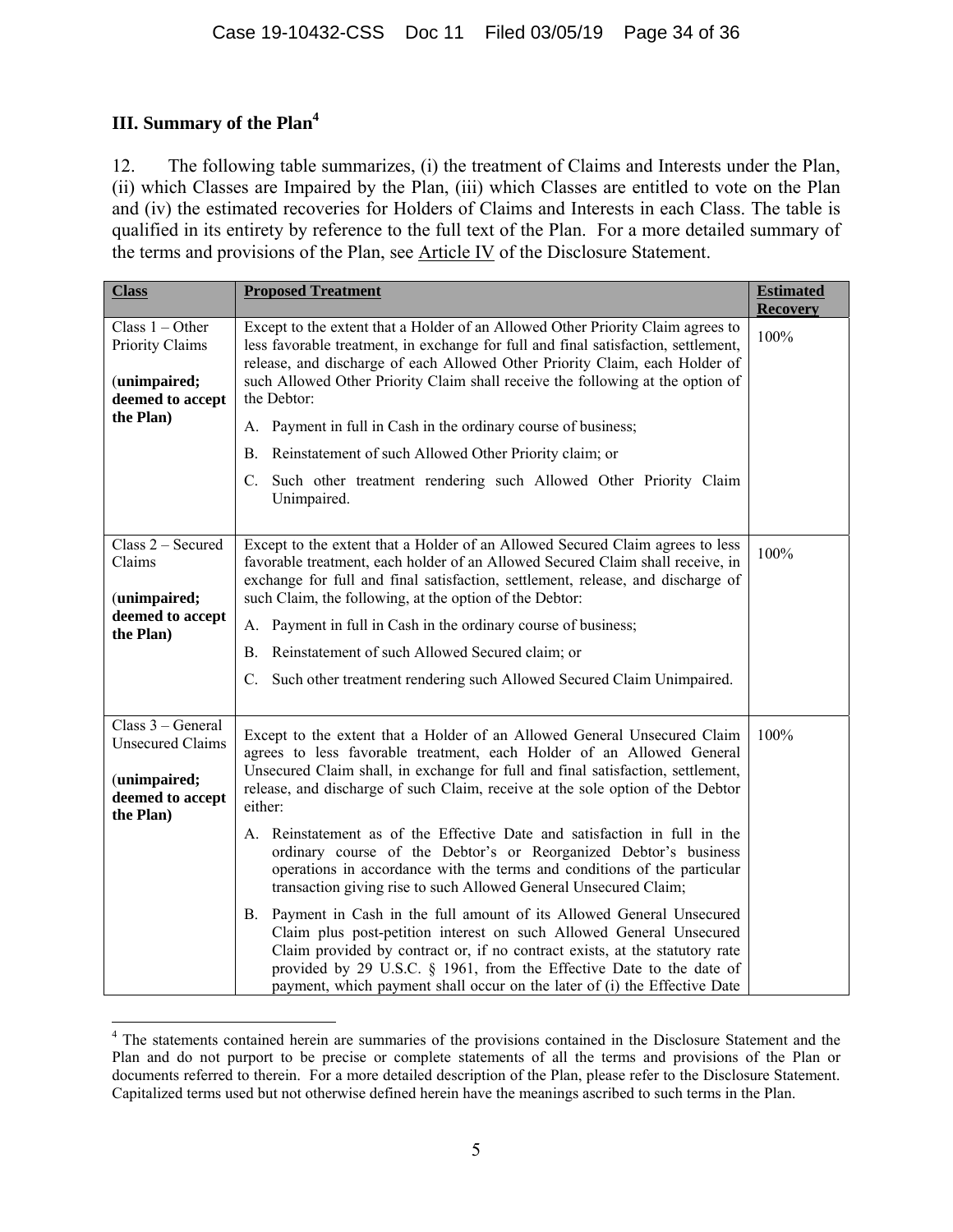### Case 19-10432-CSS Doc 11 Filed 03/05/19 Page 35 of 36

| <b>Class</b>                                                                               | <b>Proposed Treatment</b>                                                                                                                                                                                                                                                                                                                                                                                                                                                                                                                                                                                                                                                                                                                                                                               | <b>Estimated</b><br><b>Recovery</b> |
|--------------------------------------------------------------------------------------------|---------------------------------------------------------------------------------------------------------------------------------------------------------------------------------------------------------------------------------------------------------------------------------------------------------------------------------------------------------------------------------------------------------------------------------------------------------------------------------------------------------------------------------------------------------------------------------------------------------------------------------------------------------------------------------------------------------------------------------------------------------------------------------------------------------|-------------------------------------|
|                                                                                            | and (ii) the date due in the ordinary course of business in accordance with<br>the terms and conditions of the particular transaction giving rise to such<br>Allowed General Unsecured Claim; or                                                                                                                                                                                                                                                                                                                                                                                                                                                                                                                                                                                                        |                                     |
|                                                                                            | Such other treatment as would render such Claim otherwise Unimpaired<br>C.<br>pursuant to section 1124 of the Bankruptcy Code.                                                                                                                                                                                                                                                                                                                                                                                                                                                                                                                                                                                                                                                                          |                                     |
| Class $4-$<br>Rejection<br>Damages Claims<br>(unimpaired;<br>deemed to accept<br>the Plan) | Except to the extent that a Holder of an Allowed Rejection Damages Claim<br>agrees to less favorable treatment, each Holder of an Allowed Rejection<br>Damages Claim shall, in exchange for full and final satisfaction, settlement,<br>release, and discharge of such Claim, receive payment in Cash in the full<br>amount of its Allowed Rejection Damages Claim plus post-petition interest on<br>such Allowed Rejection Damages Claim provided by contract or, if not<br>specified by the contract, at the statutory rate provided by 29 U.S.C. § 1961,<br>from the [Effective Date] to the date of payment, which payment shall occur on<br>the later of (i) the Effective Date and (ii) thirty (30) days after entry of a Final<br>Order rendering such Claim an Allowed Rejection Damages Claim. | 100%                                |
| $Class 5 - Interests$                                                                      | All holders of Interests shall retain their Interests.                                                                                                                                                                                                                                                                                                                                                                                                                                                                                                                                                                                                                                                                                                                                                  | 100%                                |
| (unimpaired;<br>deemed to accept<br>the Plan)                                              |                                                                                                                                                                                                                                                                                                                                                                                                                                                                                                                                                                                                                                                                                                                                                                                                         |                                     |

### **IV. NOTICE REGARDING CERTAIN RELEASE, EXCULPATION, AND INJUNCTION PROVISIONS IN THE PLAN**

PLEASE BE ADVISED THAT ARTICLE VII OF THE PLAN CONTAINS CERTAIN RELEASE, EXCULPATION, AND INJUNCTION PROVISIONS. YOU ARE ADVISED AND ENCOURAGED TO CAREFULLY REVIEW AND CONSIDER THE PLAN, INCLUDING THE RELEASE, EXCULPATION, AND INJUNCTION PROVISIONS SET FORTH IN ARTICLE VII OF THE PLAN, AS YOUR RIGHTS MIGHT BE AFFECTED.

### [*REMAINDER OF PAGE INTENTIONALLY LEFT BLANK*]